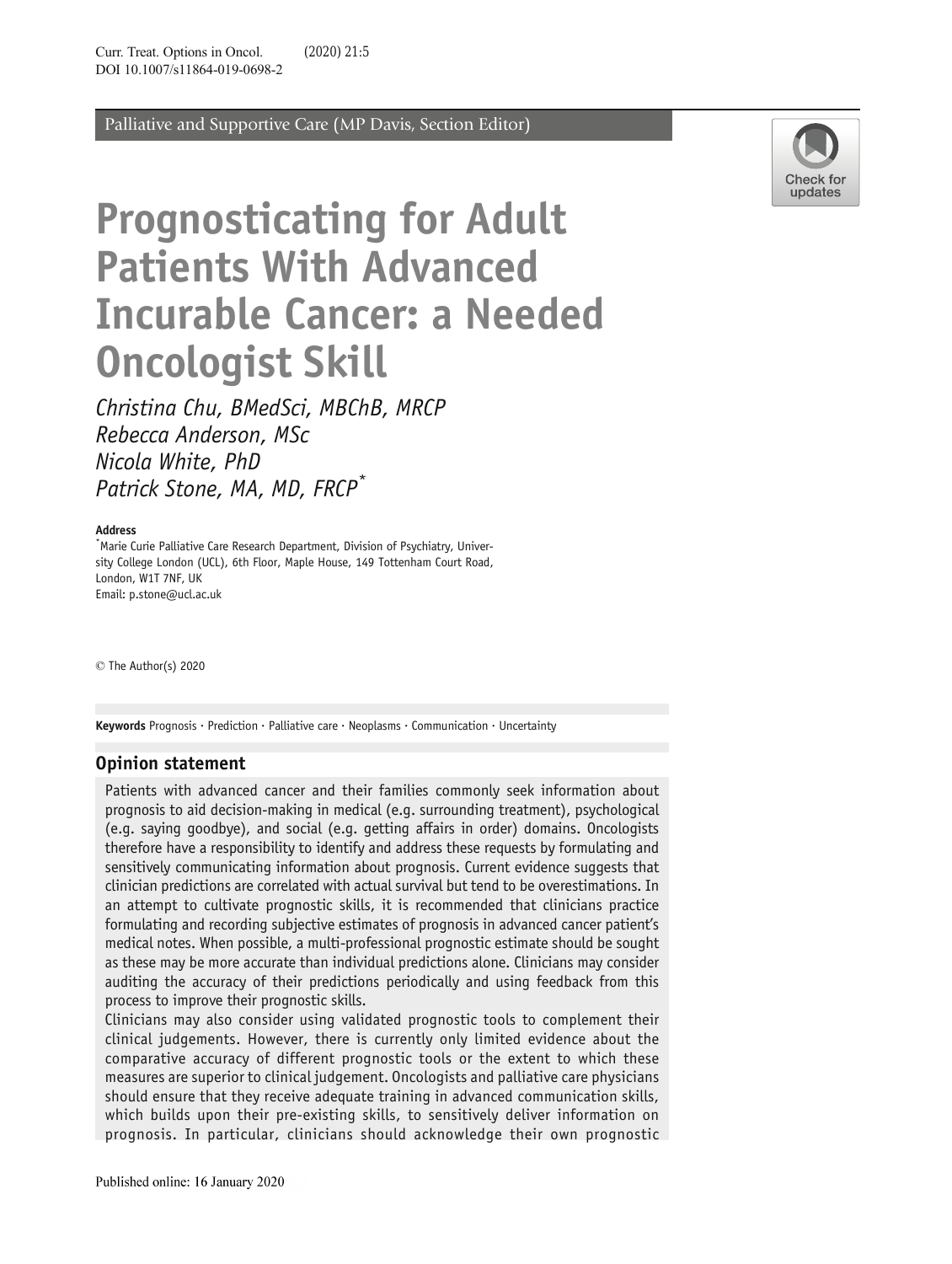uncertainty and should emphasise the supportive care that can continue to be provided after stopping cancer-directed therapies.

### Introduction

Prognostication is the process of making predictions about future health outcomes, usually about predicting length of survival. Patients with advanced cancer frequently express a desire for prognostic information [[1](#page-12-0)]. However, simply being told that one is "terminal" or "incurable" does not usually provide sufficient information for patients or families to make detailed plans for the future  $[1, 2]$  $[1, 2]$  $[1, 2]$  $[1, 2]$ . Even if patients do not wish to know exact timescales, they may want to have prognostic information to inform treatment discussions, undertake advance care planning, or help with decision-making [\[3](#page-13-0), [4](#page-13-0)]. Clinicians commonly find it difficult to make these predictions and to discuss them with patients and relatives, leading to unmet information needs [\[5](#page-13-0), [6](#page-13-0)]. Communication in this area is complex and requires skill and experience, particularly in finding the balance between conveying useful information about expected timeframes, while also explaining the inherent uncertainty in such predictions. Advanced communication skills should therefore be considered an essential element in the process of prognostication [\[7\]](#page-13-0).

The prognosis of an individual patient is liable to change over time and to be influenced by biological,

clinical, and social factors beyond diagnosis and stage of disease [[8](#page-13-0), [9](#page-13-0)]. Therefore, it is important for oncologists to develop and maintain skills in predicting survival even when the disease has become incurable and disease-directed treatment options are limited or nonexistent. This is distinct from the more common practice of staging cancers to derive median survival estimates at diagnosis or the use of prognostic markers to predict response to treatment.

A prognostic estimate can be formulated using a clinician's experience and knowledge to make a judgement; this is known as a clinical prediction of survival. Although widely used, there are concerns about the subjective nature of this approach, which makes it difficult to reproduce and teach. Also, subjective judgements tend to be inaccurate and over-optimistic  $[10, 11^{\bullet \bullet}, 12]$  $[10, 11^{\bullet \bullet}, 12]$  $[10, 11^{\bullet \bullet}, 12]$  $[10, 11^{\bullet \bullet}, 12]$  $[10, 11^{\bullet \bullet}, 12]$  $[10, 11^{\bullet \bullet}, 12]$  $[10, 11^{\bullet \bullet}, 12]$ . Therefore, more "objective" scales and tools have been developed to support clinical predictions [[13,](#page-13-0) [14](#page-13-0)<sup>••</sup>].

The aim of this paper is to evaluate the recent literature on prognostication for patients with advanced cancer and to suggest ways in which physicians can improve their own clinical practice in formulating and communicating prognostic estimates.

# Clinical prognostic estimates

Clinical prognostic estimates usually take one of two formats: temporal (how long?) or probabilistic (how likely?). Temporal predictions can either be specific (e.g. "two days") or can use broader categories (e.g. "one to two months"). Probabilistic predictions estimate the likelihood of patients surviving to specific time points (e.g. "70% chance of surviving two weeks"). An alternative option is for clinicians to ask themselves the Surprise Question (SQ); "would I be surprised if this patient were to die in the next 6-12 months?" [[15\]](#page-13-0). The SQ was developed to prompt clinicians to consider whether patients would benefit from a shift in focus of care or from referral to specialist palliative care services, rather than as a method of prognostication per se. The original SQ has been modified to use different time frames (e.g. 30 days) [\[16](#page-13-0), [17](#page-13-0)], or to consider survival rather than death; "would I be surprised if this patient were to be alive in the next 6-12 months?" [\[18,](#page-13-0) [19](#page-13-0)]. The SQ is a prompt for introspection,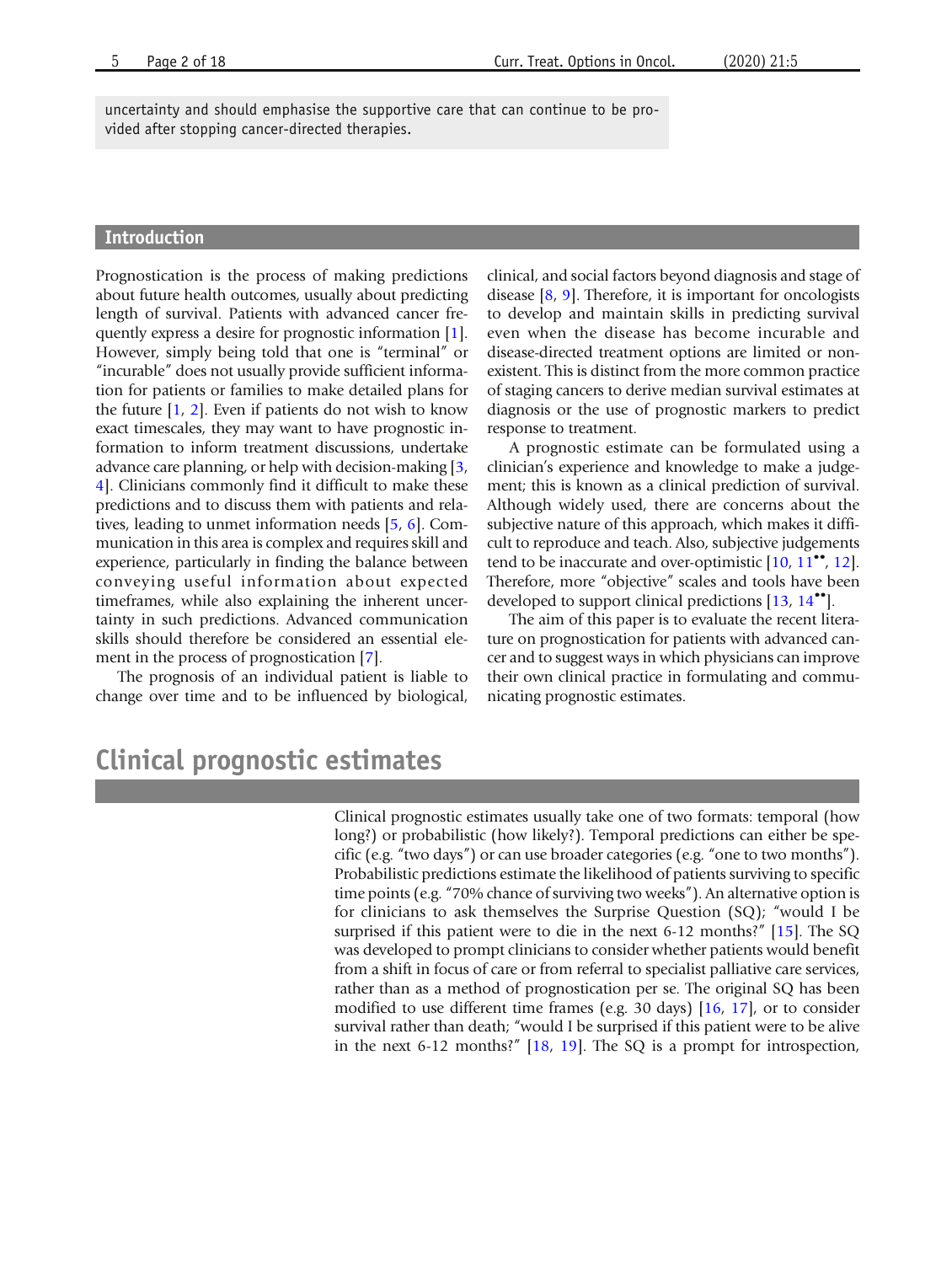<span id="page-2-0"></span>

| Summary of recent studies of<br>$\div$<br><b>Table</b> |                                                                                                                                                           | the accuracy of clinician predictions of survival (June 2015 to June 2019)                                                                                      |                                                                                                                                                                                               |                                                                                                                                                       |                                                                                                                                                                                            |
|--------------------------------------------------------|-----------------------------------------------------------------------------------------------------------------------------------------------------------|-----------------------------------------------------------------------------------------------------------------------------------------------------------------|-----------------------------------------------------------------------------------------------------------------------------------------------------------------------------------------------|-------------------------------------------------------------------------------------------------------------------------------------------------------|--------------------------------------------------------------------------------------------------------------------------------------------------------------------------------------------|
|                                                        | Setting                                                                                                                                                   | Patients                                                                                                                                                        | Prediction                                                                                                                                                                                    | Accuracy defined as                                                                                                                                   | Outcome (95% CI,<br>if available)                                                                                                                                                          |
| Temporal predictions<br>Amano 2016                     | teams, 23 home<br>16 palliative care<br>palliative care<br>palliative care<br>units, 19<br>hospital<br>services<br>Japan                                  | or metastatic cancer<br>Locally advanced<br>$N = 2036$                                                                                                          | $<$ 7 days, 7-13 days,<br>56-83 days, and 84<br>Specific temporal<br>(for additional<br>separated into<br>analysis also<br>14-27 days,<br>42-55 days,<br>28-41 days,<br>categories<br>$days+$ | coefficient between CPS<br>AS, i.e. error was less<br>and 1.33* times the<br>Spearman's correlation<br>CPS lies between 0.67<br>than $+33%$<br>and AS | coefficient 0.69 reflecting<br>overestimated in 45%<br>- Spearman's correlation<br>- Categories concordant<br>- Accurate in 35%<br>good agreement<br>$(33 - 37%)$ ;<br>$(43 - 47%)$<br>35% |
| Hui 2016 and Farinholt 2018                            | analysis of study<br>USA;<br>prognostic<br>secondary<br>of new<br>marker<br>Hospital,                                                                     | palliative care consults<br>Advanced cancer with<br>$N = 222$                                                                                                   | Specific temporal                                                                                                                                                                             | C-index. AUC at 30 days<br>and 100 days                                                                                                               | - AUC at 100 days $0.62$<br>$-$ AUC at 30 days 0.58<br>$(0.47 - 0.68)$<br>$-$ C-index $0.58$<br>$(0.54 - 0.70)$<br>$(0.47 - 0.68)$                                                         |
| Urahama 2018 <sup>^</sup>                              | Hospice, Japan                                                                                                                                            | hospital to hospice for end<br>Cancer referred from<br>of life care<br>$N = 101$                                                                                | Specific temporal                                                                                                                                                                             | AS, i.e. error was less<br>and 1.33* times the<br>CPS lies between 0.67<br>than $+33%$                                                                | - Accurate in $22.8\%$ ;<br>overestimated in<br>67.3%                                                                                                                                      |
| Tavares 2018                                           | Portugal<br>Hospital,                                                                                                                                     | (excluded haematological<br>Cancer known to the<br>palliative care team<br>malignancy)<br>$N = 38$                                                              | Specific temporal                                                                                                                                                                             | If CPS and actual survival<br>differed by less than<br>1 week                                                                                         | - Palliative care physicians<br>- Junior doctors accurate<br>accurate in 23.7%<br>in 10.5%                                                                                                 |
| Razvi 2018                                             | Canada<br>Hospital,                                                                                                                                       | for palliative radiotherapy<br>Advanced cancer referred<br>$N = 172$                                                                                            | Specific temporal (for<br>additional analysis<br>$13 - 26$ , $27 - 52$ , $>$<br>categories <12,<br>converted to<br>52 weeks)                                                                  | CPS and AS in weeks<br>difference between<br>Mean and median                                                                                          | - Categories concordant<br>overestimated by<br>- Median difference<br>14 weeks (IQ<br>1.3-36.4)<br>41%                                                                                     |
| Vasista 2019                                           | Secondary analysis<br>(Australia, New<br>regorafenib in<br>Canada, South<br>of INTEGRATE<br>countries<br>multiple<br>trial of<br><b>Zealand</b><br>Korea) | oesophago-gastric cancer<br>progressing after 1 or 2<br>lines of chemotherapy,<br>metastatic gastric or<br>Locally recurrent or<br>ECOG status 0-1<br>$N = 152$ | Specific temporal                                                                                                                                                                             | AS, i.e. error was less<br>and 1.33* times the<br>CPS lies between 0.67<br>than $+33%$<br>C statistic                                                 | $-c$ -index 0.62 (0.57-0.68)<br>- Accurate in 29%                                                                                                                                          |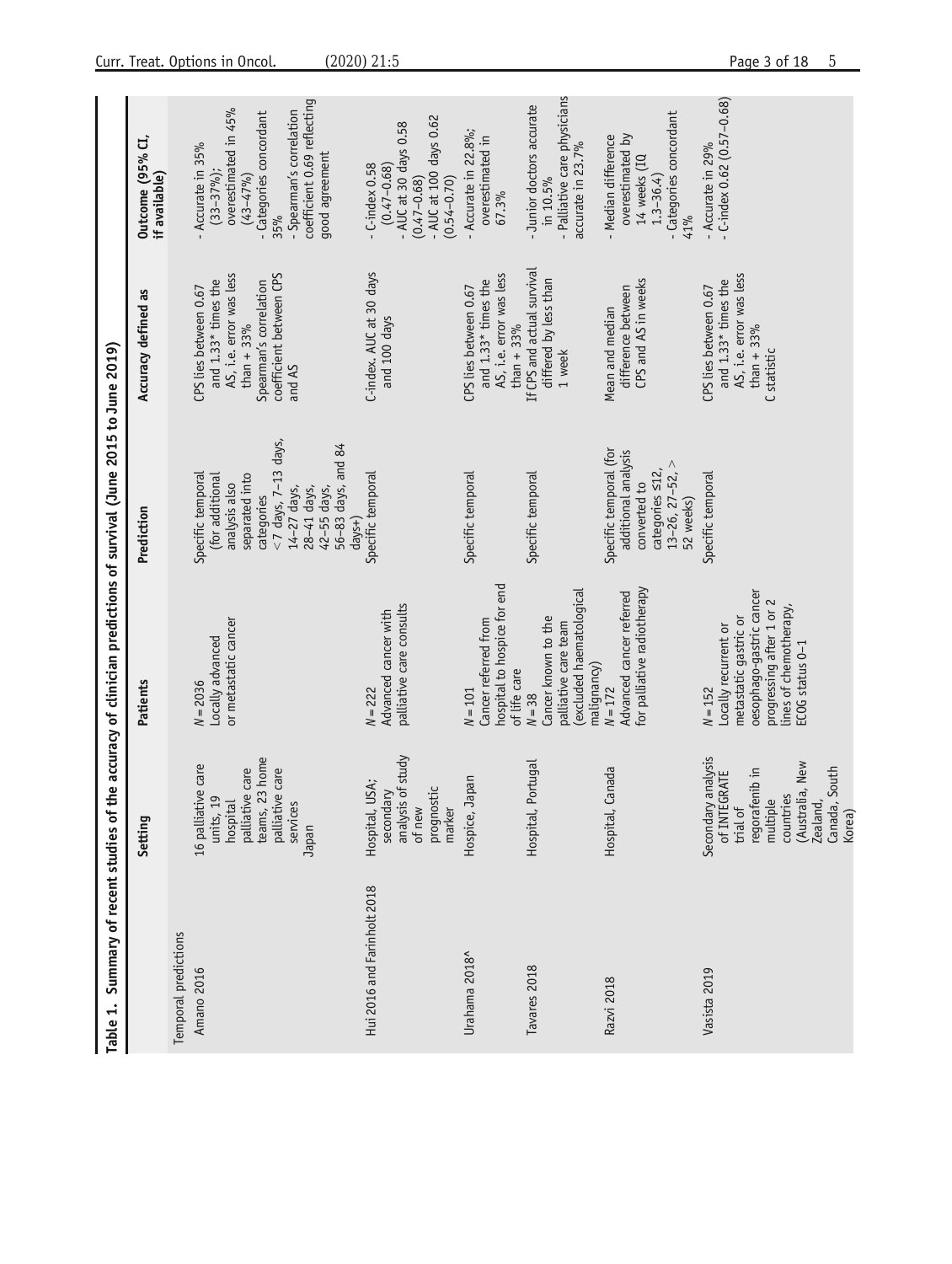| Table 1. (Continued)                                                                                                                                                                                                                                                                                                                                                                                                                                |                                                                                                                                      |                                                                                                                                                             |                                                                                                                                                   |                                                                                                     |                                                                                                                               |
|-----------------------------------------------------------------------------------------------------------------------------------------------------------------------------------------------------------------------------------------------------------------------------------------------------------------------------------------------------------------------------------------------------------------------------------------------------|--------------------------------------------------------------------------------------------------------------------------------------|-------------------------------------------------------------------------------------------------------------------------------------------------------------|---------------------------------------------------------------------------------------------------------------------------------------------------|-----------------------------------------------------------------------------------------------------|-------------------------------------------------------------------------------------------------------------------------------|
|                                                                                                                                                                                                                                                                                                                                                                                                                                                     | Setting                                                                                                                              | Patients                                                                                                                                                    | Prediction                                                                                                                                        | Accuracy defined as                                                                                 | Outcome (95% CI,<br>if available)                                                                                             |
| Gramling 2019                                                                                                                                                                                                                                                                                                                                                                                                                                       | 2 hospitals, USA                                                                                                                     | Metastatic cancer referred<br>(excluded haematological<br>consultation with a clear<br>comfort only plan<br>for palliative care<br>malignancy)<br>$N = 230$ | 3 months, 3 months to $<$<br>$\vee$<br>2 weeks, 2 weeks to<br>Categorical temporal<br>(< 24 h, 24 h to <<br>6 months, and $>$<br>6 months)        | If category selected by<br>concordant with<br>actual survival<br>physician was                      | overestimate in $50\%$ <sup>#</sup><br>- Accurate in $41\%$ ,                                                                 |
| Simmons 2019                                                                                                                                                                                                                                                                                                                                                                                                                                        | 9 regional cancer<br>palliative care<br>centres, 7<br>units, UK                                                                      | Incurable cancer (excluded<br>with only bone metastasis)<br>breast or prostate cancer<br>$N = 463$                                                          | $15-56$ days, and $\geq$<br>Categorical temporal<br>$(514$ days,<br>57 days)                                                                      | AUC at 1 and 3 months                                                                               | - AUC at 3 months 0.68<br>$-$ AUC 1 month 0.71<br>$(0.63 - 0.79)$<br>$(0.62 - 0.73)$                                          |
| Ermacora 2019                                                                                                                                                                                                                                                                                                                                                                                                                                       | 2 palliative care<br>Italy<br>units,                                                                                                 | Advanced cancer with no<br>treatments, KPS 10-50%<br>indications for oncology<br>$N = 334$                                                                  | $(1-2, 3-4, 5-6, 7-10,$<br>11-12 weeks, or over<br>Categorical temporal<br>12 weeks)                                                              | AUC at 30 days separated<br>by who made the<br>prediction                                           | - Physician 2 AUC 0.76<br>- Physician 1 AUC 0.77<br>- Nurse AUC 0.78<br>$(0.72 - 0.82)$<br>$(0.71 - 0.81)$<br>$(0.77 - 0.81)$ |
| Probabilistic predictions                                                                                                                                                                                                                                                                                                                                                                                                                           |                                                                                                                                      |                                                                                                                                                             |                                                                                                                                                   |                                                                                                     |                                                                                                                               |
| Malhotra 2019                                                                                                                                                                                                                                                                                                                                                                                                                                       | decision-making<br>communication<br>oncology, USA;<br>intervention)<br>VOICES trial<br>analysis of<br>secondary<br>Outpatient<br>and | oncologist would "not be<br>surprised" if the patient<br>cancer or stage III plus<br>died within 12 months<br>non-haematological<br>Stage IV<br>$N = 263$   | of survival at 2 years<br>Probabilistic-chances<br>with options of 0%,<br>about 10%, about<br>about 75%, about<br>25%, about 50%,<br>90%, or 100% | status at 2 years and<br>prediction - 0.49 to<br>If difference between<br>AUC at 2 years<br>$0.49+$ | - Pessimistic predictions<br>$-$ AUC 0.81 (0.75-0.87)<br>- Accurate predictions<br>62%                                        |
| <i>CPS</i> clinician predicted survival, AS actual survival, <i>AUC</i> area under the curve (measure of concordance commonly used to evaluate predictive ability of a model; general agreement a<br>"Status at 2 years (alive = 1 and dead = 0) minus prediction (i.e. 0, 0.1, 0.25, 0.5, 0.72, 0.9, or 1)<br>^Results only from oncologist estimates; the<br>#Extrapolated from data provided in paper<br>value $>$ 0.7 is acceptable)<br>*CPS/AS |                                                                                                                                      | palliative physicians are suggested to use predictive models to prognosticate                                                                               |                                                                                                                                                   |                                                                                                     |                                                                                                                               |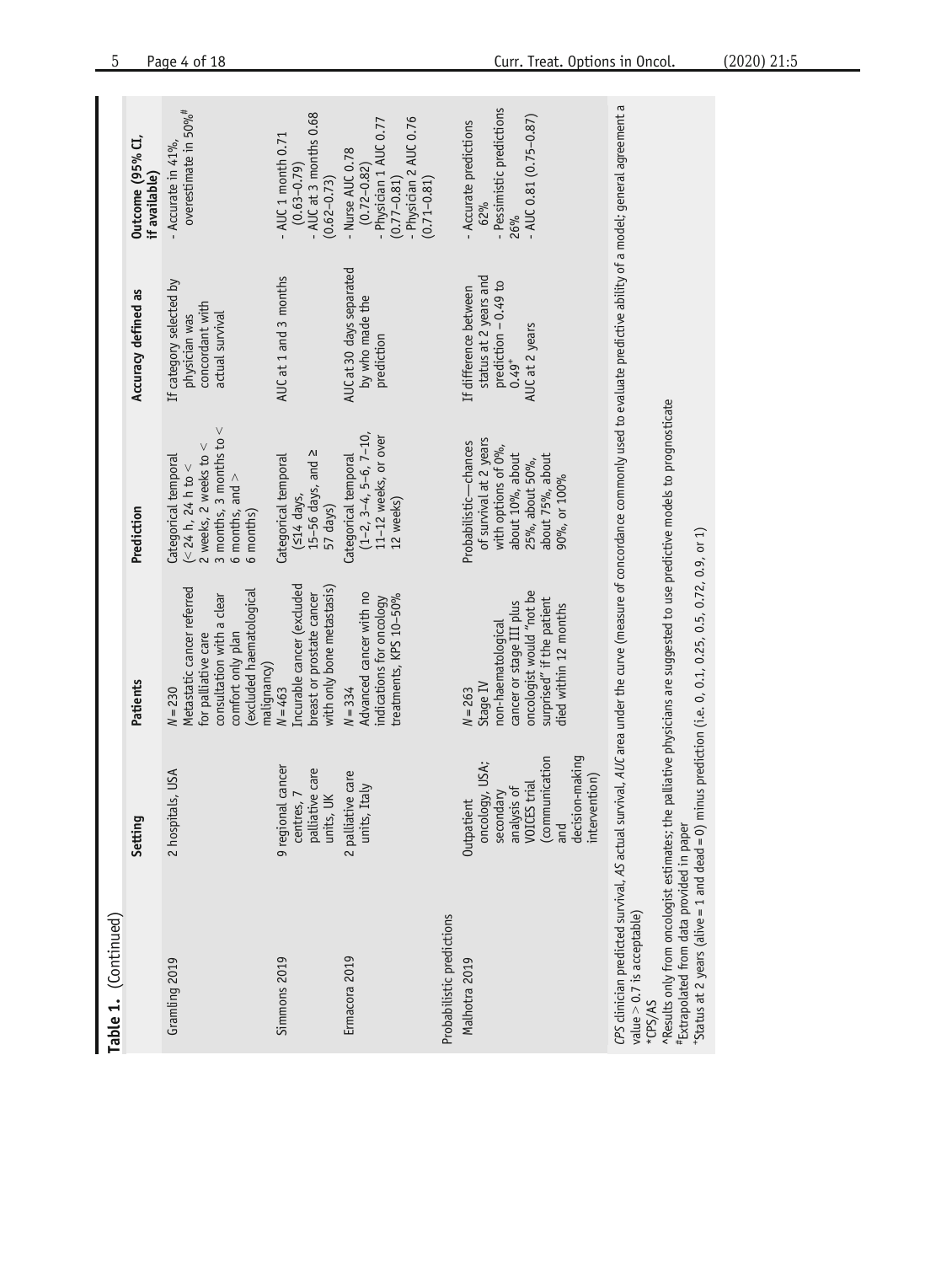encouraging clinicians to consider the possibility that the patient may die in the foreseeable future rather than asking them to make a specific prediction about how long they will live.

### How accurate are clinical predictions of survival?

#### Temporal and probabilistic predictions

There is a growing body of evidence about the accuracy of clinician predictions of survival. In preparation for this review, the authors identified two relevant systematic reviews  $[10, 11$  $[10, 11$  $[10, 11$ <sup>\*\*</sup>] and ten further articles published in the last 4 years (summarised in Table [1\)](#page-2-0) [[20](#page-13-0)–[29\]](#page-14-0).

Clinician predictions are correlated with actual survival, but there is a wide variation in reported accuracy, with a general tendency to overestimate [[10](#page-13-0), [11](#page-13-0)••, [12,](#page-13-0) [20](#page-13-0)–[23](#page-13-0)]. Clinicians'specific predictions range from underestimating by half to a sixfold overestimation  $[10, 11^{\bullet\bullet}]$  $[10, 11^{\bullet\bullet}]$  $[10, 11^{\bullet\bullet}]$  $[10, 11^{\bullet\bullet}]$  $[10, 11^{\bullet\bullet}]$ . One large prospective cohort study of 2036 locally advanced or metastatic cancer patients accessing palliative care services found that 45% predictions were overestimates, 35% accurate, and 20% underestimates [\[20\]](#page-13-0).

There is a lack of consensus in the literature about what constitutes an "accurate" prediction, which makes interpretation of study results challenging. For example, should a prediction of 12 weeks be considered "accurate" if the patient dies 2 weeks before or after this? For specific temporal predictions, a common approach is to regard a prognosis as accurate if actual survival falls within  $\pm$  33% of the prediction [[20](#page-13-0), [21](#page-13-0), [25,](#page-13-0) [30\]](#page-14-0). One limitation of this definition is that the magnitude of the absolute permissible error is small when the estimated prognosis is short and is fairly large when the estimated prognosis is longer. Thus, a clinical prediction of survival of 3 days may be judged inaccurate if the patient dies in less than 48 h, whereas a prediction of 3 months may be considered accurate even if the patient dies 4 weeks earlier than expected. The level of "inaccuracy" that is clinically significant remains unclear; at what point does a more "accurate" prognosis alter the management plan or come to be considered important by patients or their relatives?

The issue of defining "accuracy" is magnified for probabilistic estimates. How, for instance, should one judge the accuracy of a prediction that a patient has 40% chance of surviving 2 weeks? A similar conundrum confronts weather forecasters who often provide probabilistic estimates about, for example, the chances of rain tomorrow. Professional forecasters tend to judge probabilistic predictions using the Brier score [\[31\]](#page-14-0). This statistic reflects the degree to which a prediction was correct or incorrect. Thus, a prediction of 90% is "more correct" than a prediction of 70% if the event did actually occur. Brier scores range between 0 (accurate) and 1 (inaccurate) with a score of 0.25 representing a prediction of 50%. To our knowledge, only two studies have utilised the Brier score to assess the accuracy of clinicians' survival predictions [[32,](#page-14-0) [33](#page-14-0)<sup>°</sup>]. The mean Brier scores in these studies were 0.22 and 0.24 suggesting clinician's probabilistic predictions are slightly better than chance.

There is mixed evidence about whether certain health professionals are better prognosticators than others or whether prognostic ability improves with experience or seniority  $[11^{\bullet\bullet}]$  $[11^{\bullet\bullet}]$  $[11^{\bullet\bullet}]$ . However, there is some evidence that multi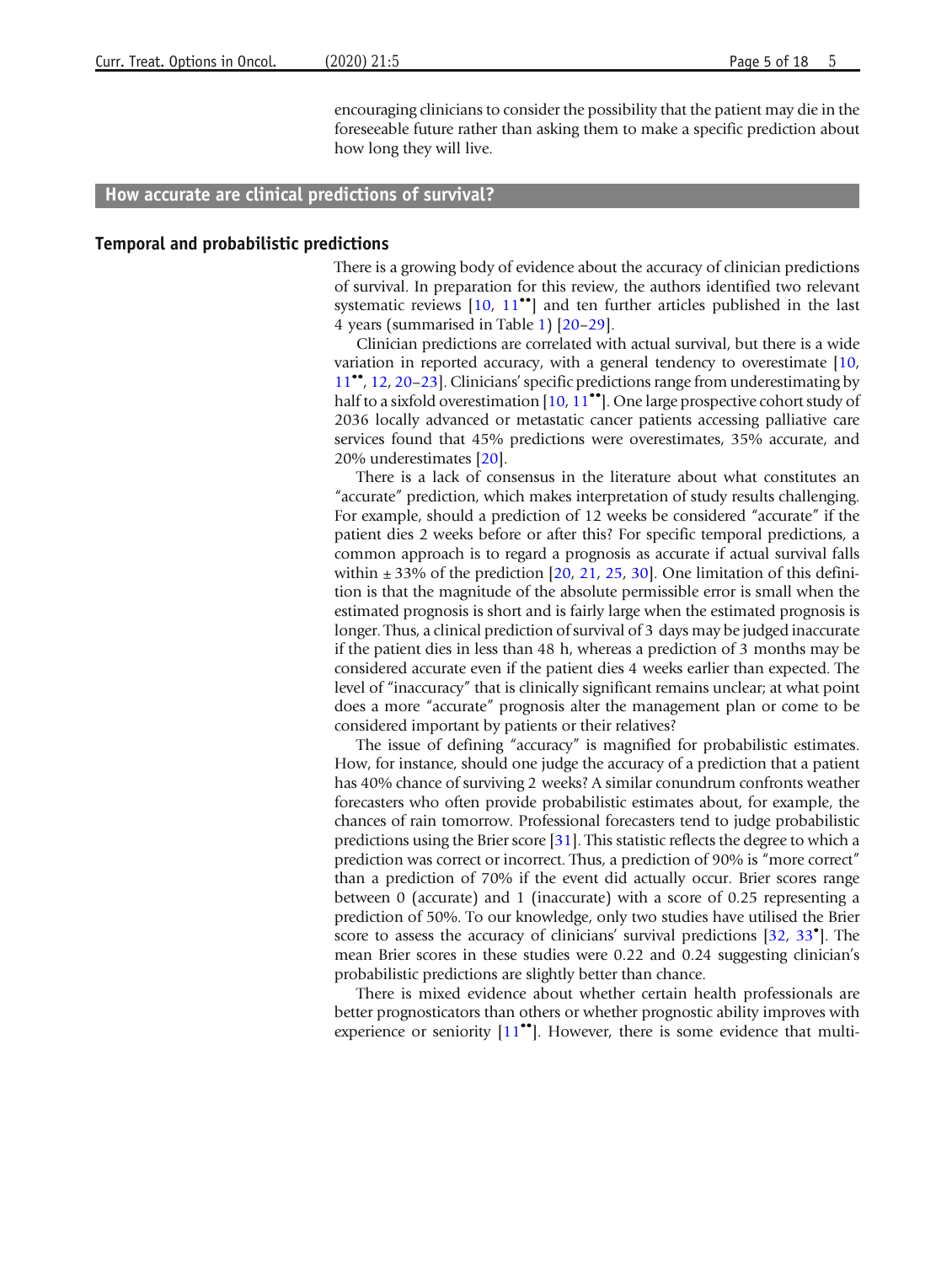professional estimates are more accurate than predictions made by individual clinicians alone [\[34,](#page-14-0) [35](#page-14-0)]. In order to develop expertise, repeated "deliberate practice" is required [\[36](#page-14-0), [37](#page-14-0)]. Deliberate practice is a structured activity that explicitly aims to improve performance by reflecting on the results of the performance and gaining feedback. Therefore, one might suppose that clinicians ought to be able to improve the accuracy of their prognoses through deliberate practice, although this hypothesis has not yet been tested.

In summary, despite the significant methodological difficulties associated with judging prognostic accuracy, there is fairly consistent evidence that clinicians' estimates correlate with actual survival. It appears that clinicians, regardless of the method of prognostication, do recognise when patients are deteriorating.

### Surprise Question

In systematic reviews, the SQ tends to be more accurate in cancer patients than in patients with other life-threatening conditions [[38,](#page-14-0) [39\]](#page-14-0). For patients with cancer, the SQ has a positive predictive value (proportion of patients who die when the clinician would not be surprised by their death) of 46.8–49.3%, a negative predictive value (proportion of patients who survive when the clinician would be surprised by their death) of 92.3–92.4%, a sensitivity (the proportion of those correctly identified as dying) of 77.1%, and a specificity (proportion of patients correctly identified as surviving) of 84.3%. Referral to palliative care services is seldom based solely on having a poor prognosis; however, early identification of palliative care patients is often triggered by a combination of an expected prognosis of less than a year, combined with complex needs and/or patient choice. Based on the psychometric properties of the SQ, its greatest clinical value may lie in its negative predictive value for "screening out" patients who are unlikely to need immediate referral to specialist palliative care services (all other things being equal). It is, however, important to remember that patients' conditions change and that their prognosis is therefore in need of regular re-appraisal.

#### Predicting imminent death

#### Are clinicians more accurate at predicting imminent death?

The concept of the "horizon effect" suggests that predictions ought to become more accurate as the event being predicted draws closer [\[8\]](#page-13-0). There is conflicting evidence in the literature about whether this is true for survival predictions [[20](#page-13-0), [22](#page-13-0), [23](#page-13-0), [30](#page-14-0), [40](#page-14-0)–[44\]](#page-14-0). In one study, clinicians were asked to provide repeated specific temporal and probabilistic predictions for the following 24 and 48 h, for patients admitted to a palliative care unit [\[30](#page-14-0)]. Temporal predictions were defined as accurate if there was an error of less than  $\pm$  33%. Probabilistic predictions were considered accurate if the clinician predicted ≤ 30% survival and the patient died, or if the clinician predicted  $\geq 70\%$  survival and the patient survived. Using these definitions, the authors concluded that probabilistic estimates were more accurate than temporal predictions throughout the study period. However, the accuracy of temporal predictions remained constant, whereas the accuracy of probabilistic estimates worsened over the last 14 days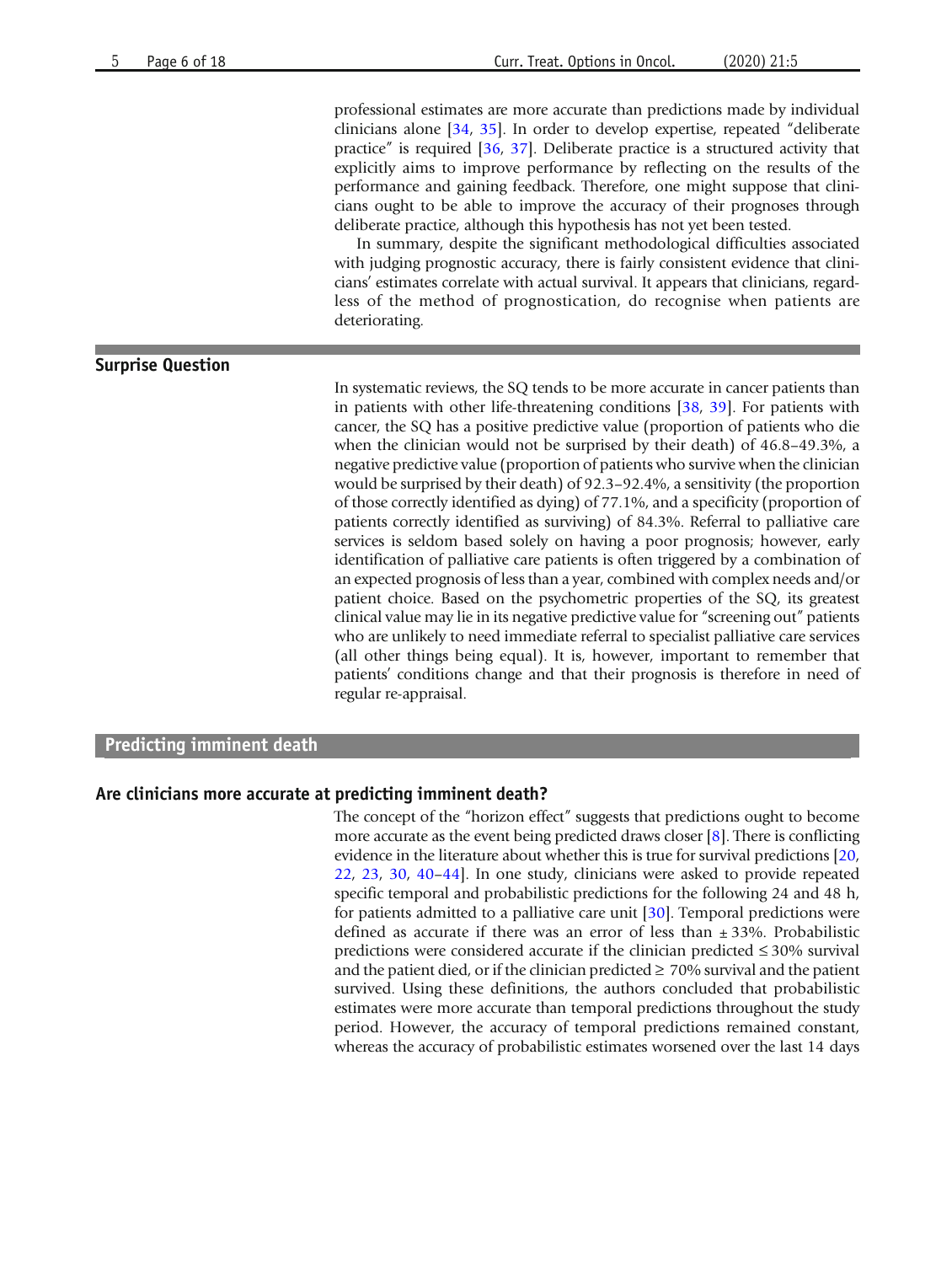of life. It is important to note that there have only been a limited number of studies specifically investigating imminent death and the majority have been conducted with patients who have already been identified as suitable for palliative care referral or admission to a palliative care unit. Therefore, these results may not hold true for unselected patient groups on general oncology wards, especially those admitted with acute illnesses.

#### How do clinicians recognise the last days of life?

In a Delphi survey of international palliative care experts, there was over 50% consensus that general deterioration in physical condition, reduced levels of consciousness and cognition, decreased intake of fluid and food, skin changes, altered emotional state, and specific patterns of breathing were features that predicted when patients were entering the last hours and days of life [\[45](#page-14-0)]. However, many clinicians also feel they can intuitively recognise when a patient is imminently dying. In semi-structured interviews, staff working in oncology and cardiology wards were asked how they recognised patients who were dying. A range of symptoms, signs, imaging, and laboratory results were reported; however, participants found it very difficult to describe how they assimilated this information, commonly using terms such as having a "subconscious" feeling or a "sixth sense'" that someone was about to die [\[46\]](#page-14-0).

One way to better understand this so-called sixth sense is to use a research method known as Judgement Analysis [[47\]](#page-14-0). White and colleagues used this approach to investigate which factors subconsciously influenced clinicians' opinions about whether a patient was about to die within the next 72 h [[33](#page-14-0)<sup>°</sup>]. First, expert prognosticators were selected by their superior ability to predict imminent death using clinical vignettes based on real patient cases; the expert group had a mean Brier score of 0.184, reflecting better predictive accuracy, compared to the whole group mean of 0.237. Next, by altering clinical parameters in fictional cases, the extent to which certain factors affected the experts' judgements could be established. The most influential factor in determining whether clinicians thought that patients were about to imminently die was the Palliative Performance Scale (PPS), followed by the presence or absence of Cheyne-Stokes breathing, general deterioration in the patient's condition, and level of sedation or agitation. Knowing what factors expert prognosticators subconsciously use to formulate their predictions could potentially allow others to learn how to improve their estimates and to better recognise patients who are imminently dying. A randomised controlled trial demonstrates that the use of an online training programme can teach medical students to adopt similar judgement strategies to experts [\[48\]](#page-14-0). However, further work will be required to determine how the learning can be consolidated and whether the skills are transferable from the classroom to clinic.

Another method to understand how clinicians might recognise patients who are imminently dying is to identify signs and symptoms that may be pathognomonic of the dying process [[49\]](#page-15-0). In a palliative care context, vital signs (e.g. pulse, blood pressure, and oxygen saturations) have a low sensitivity or positive predictive value for identifying those who are imminently dying, supporting the practice of not routinely undertaking these observations in terminal care settings [\[50\]](#page-15-0). However, Hui and colleagues have identified 13 clinical signs which have high specificity ( $> 95\%$ ) and positive likelihood ratios ( $> 5$ ) of predicting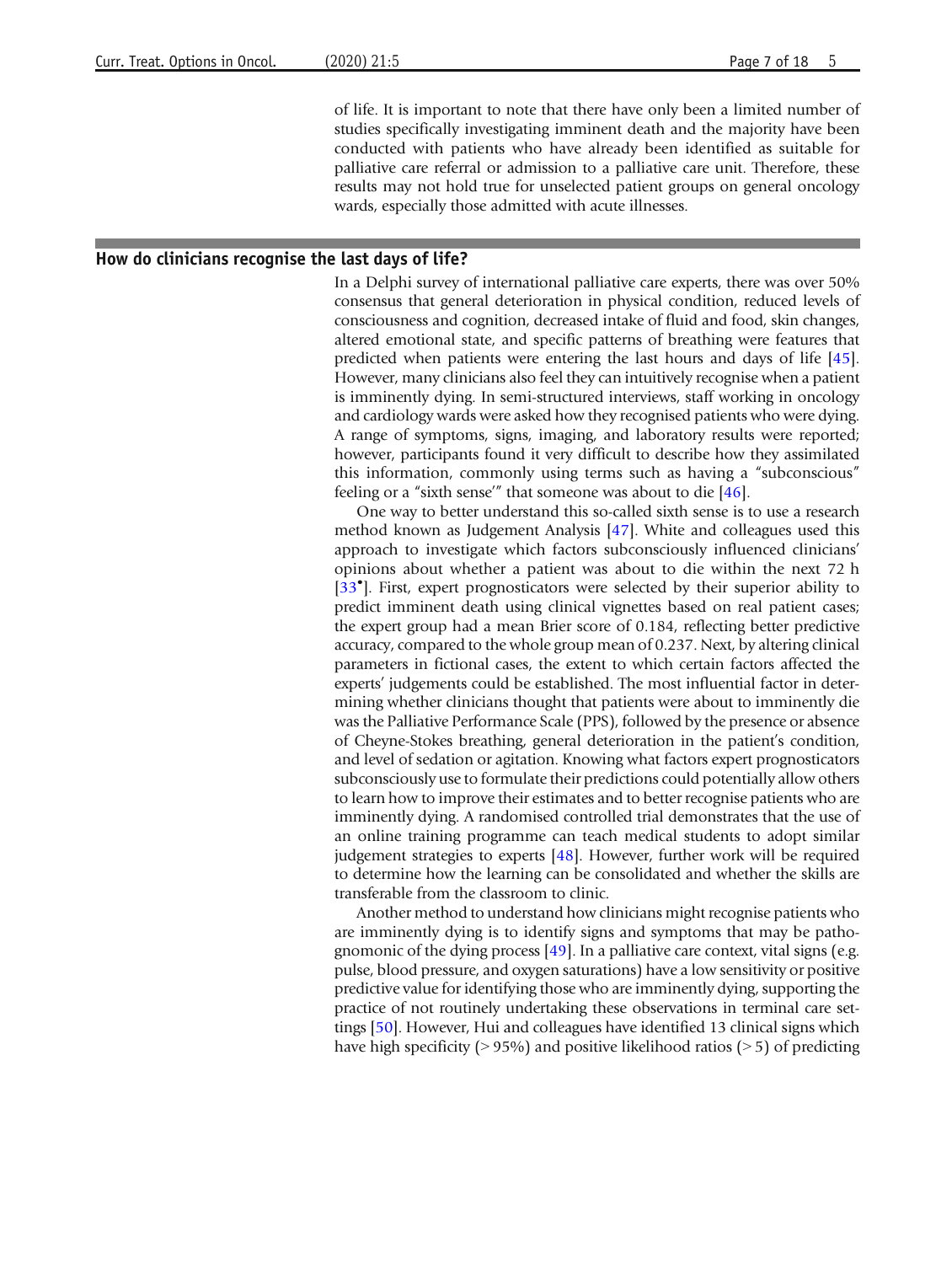the final 72 h of life [\[51,](#page-15-0) [52](#page-15-0)]. Sensitivity of these signs rarely reached over 30%, meaning their absence does not exclude imminent death, limiting their use in clinical practice. Nonetheless, this work has informed the development of a clinical tool to aid the diagnosis of impending death [[53](#page-15-0)]. The initial model combines the PPS as a tool to "rule out", and "drooping of nasolabial folds" as a specific sign to help "rule in", impending death. A second model utilises the other 12 signs identified in these studies. Further development and validation is required before this approach can be recommended for clinical use.

## Performance scales and prognostic tools

Performance or functional scales provide a systematic approach to evaluate general well-being and ability to perform activities of daily living. They require clinicians to match signs and symptoms of patients to a description of function on a scale. The Karnofsky Performance Status (KPS) was the first to be developed and consists of single statements describing levels of function from 0 to 100% [\[54](#page-15-0)]; the Australian Modified KPS (AKPS) involves a slight alteration to the phrasing of the statements to provide greater discrimination between certain levels [\[55](#page-15-0)]. The PPS is also a modification of the Karnofsky, in which there are five descriptive domains of function rather than a single descriptor [\[56](#page-15-0)]. In contrast, the Eastern Cooperative Oncology Group (ECOG) performance scale consists of only five levels [\[57\]](#page-15-0). Although not specifically devised as prognostic tools, performance scales have been shown to correlate with survival in a variety of settings [[58](#page-15-0)–[60\]](#page-15-0).

In addition to performance scales, there are several tools that have been specifically developed with the aim to predict survival in patients with advanced cancer. A recent systematic review identified seven suitably validated prognostic tools [\[14](#page-13-0)••]: PPS [\[56](#page-15-0)], Palliative Prognostic Score (PaP) [[61\]](#page-15-0), Delirium Palliative Prognostic Score (D-PaP) [\[62](#page-15-0)], Palliative Prognostic Index (PPI) [[63](#page-15-0)], Glasgow Prognostic Score (GPS) [[64\]](#page-15-0), B12/CRP index (BCI) [[65](#page-15-0)], and the Prognosis in Palliative Care study predictor models (PiPS-A and PiPS-B) [\[34\]](#page-14-0). A summary of these tools is provided in Table [2.](#page-8-0)

The place of prognostic tools in clinical practice has not yet been clearly defined. Despite validation in relatively large numbers of advanced cancer patients, which has demonstrated adequate discrimination and calibration, there has been limited comparison of their performance against each other or against clinicians' predictions. This means it is often unclear whether these tools perform better, worse, or the same as clinicians making predictions alone. Moreover, it is not always easy to judge how the output of these prognostic tools should be interpreted. The PaP, for instance, predicts whether patients will have a  $\lt$  30%, a 30–70%, or a  $>$  70% chance of surviving for the next 30 days. However, it is not clear how one should interpret these results on an individual patient basis. What does a 30–70% chance of surviving 30 days mean, and how should it be acted upon? Another problem that arises is knowing which tool to use at what time. For example, the PaP and PPI both provide results that may help to distinguish between whether patients will survive for weeks or months, but neither is designed to identify when patients are entering the final days of life. In addition, whether certain tools perform better for patients with certain types of cancers is unknown. These limitations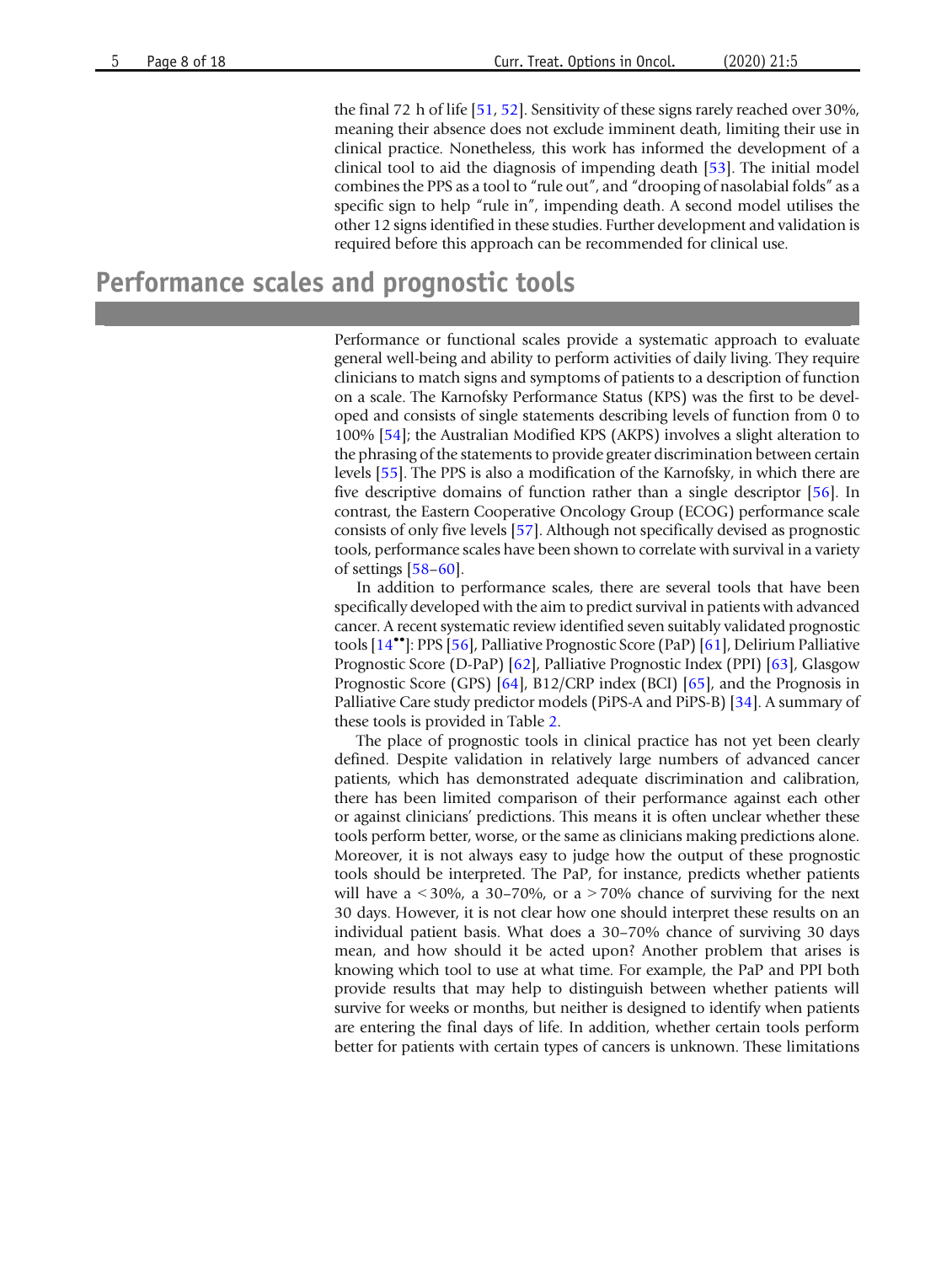<span id="page-8-0"></span>

| Prognostic scale            | Table 2. Summary of performance scales and prognostic tools validated in advanced cancer populations<br>Prediction made | Factors included in the          | Comments                       |
|-----------------------------|-------------------------------------------------------------------------------------------------------------------------|----------------------------------|--------------------------------|
| or tool                     |                                                                                                                         | scale or tool                    |                                |
| Palliative                  | Patient assigned to a decile                                                                                            | Users find the "best fit" across | - Does not rely on blood       |
| Performance Scale           | (from 100 to 0%). Each                                                                                                  | the following domains to         | results or clinician           |
| (PPS)                       | decile shows a distinct                                                                                                 | assign a decile                  | predictions of survival.       |
|                             | ordered survival                                                                                                        | · Ambulation                     | - Greatest accuracy found at   |
|                             | difference with lower                                                                                                   | . Activity and evidence of       | the lower levels; a PPS of     |
|                             | deciles associated with                                                                                                 | disease                          | 10%, 20%, and 30% had a        |
|                             | shorter survival.                                                                                                       | •Self-care                       | median survival of 2, 4, and   |
|                             |                                                                                                                         | ·Intake (food and fluid)         | 13 days respectively.          |
|                             |                                                                                                                         | ·Conscious level                 |                                |
| Palliative Prognostic       | Cumulative total assigns                                                                                                | Each component assigns a score   | - Clinician predicted survival |
| Score (PaP)                 | patients to one of three                                                                                                | towards a cumulative total       | is weighted heavily within     |
|                             | groups with $<$ 30%,                                                                                                    | ·Symptoms of dyspnoea            | the scoring system             |
|                             | $30-70%$ , or $> 70%$                                                                                                   | ·Symptoms of anorexia            | - Requires blood tests to be   |
|                             | probability of surviving                                                                                                | ·Karnofsky performance status    | taken                          |
|                             | 30 days.                                                                                                                | ·Clinician predicted survival    |                                |
|                             |                                                                                                                         | · White cell count               |                                |
|                             |                                                                                                                         | ·Lymphocyte %                    |                                |
| Delirium Palliative         |                                                                                                                         | Same factors as PaP with the     |                                |
| Prognostic Score<br>(D-PaP) |                                                                                                                         | addition of presence or          |                                |
|                             |                                                                                                                         | absence of delirium              |                                |
| Palliative Prognostic       | Score assigns patients to                                                                                               | Each component assigns a         | - Does not rely on blood       |
| Index (PPI)                 | one of three groups of                                                                                                  | score towards a cumulative       | results or clinician           |
|                             | estimated survival of $\lt$                                                                                             | total                            | predictions of survival        |
|                             | 3 weeks, $3-6$ weeks, or $\leq$                                                                                         | · Palliative performance scale   | - Contains PPS within the      |
|                             | 6 weeks                                                                                                                 | ·Oral intake                     | scoring system; it is unclear  |
|                             |                                                                                                                         | ·Presence of oedema              | whether the PPI provides       |
|                             |                                                                                                                         | ·Presence of delirium            | additional prognostic          |
|                             |                                                                                                                         | Symptoms of dyspnoea             | accuracy above PPS alone       |
| GPS (Glasgow                | Score assigns patients to                                                                                               | Each component assigns a         | - Requires blood tests to be   |
| Prognostic Score)           | one of three groups:                                                                                                    | score towards a cumulative       | taken                          |
| or mGPS (modified           | good, intermediate, and                                                                                                 | total                            | - Allocation to prognostic     |
| $GPS$ )                     | poor prognostic groups                                                                                                  | •C-reactive protein              | group does not give indication |
|                             |                                                                                                                         | ·Albumin                         | of survival time; individual   |
|                             |                                                                                                                         |                                  | studies have to be found to    |
|                             |                                                                                                                         |                                  | understand median survival     |
|                             |                                                                                                                         |                                  | times for specific cancer      |
|                             |                                                                                                                         |                                  | groups, e.g. gastric cancer    |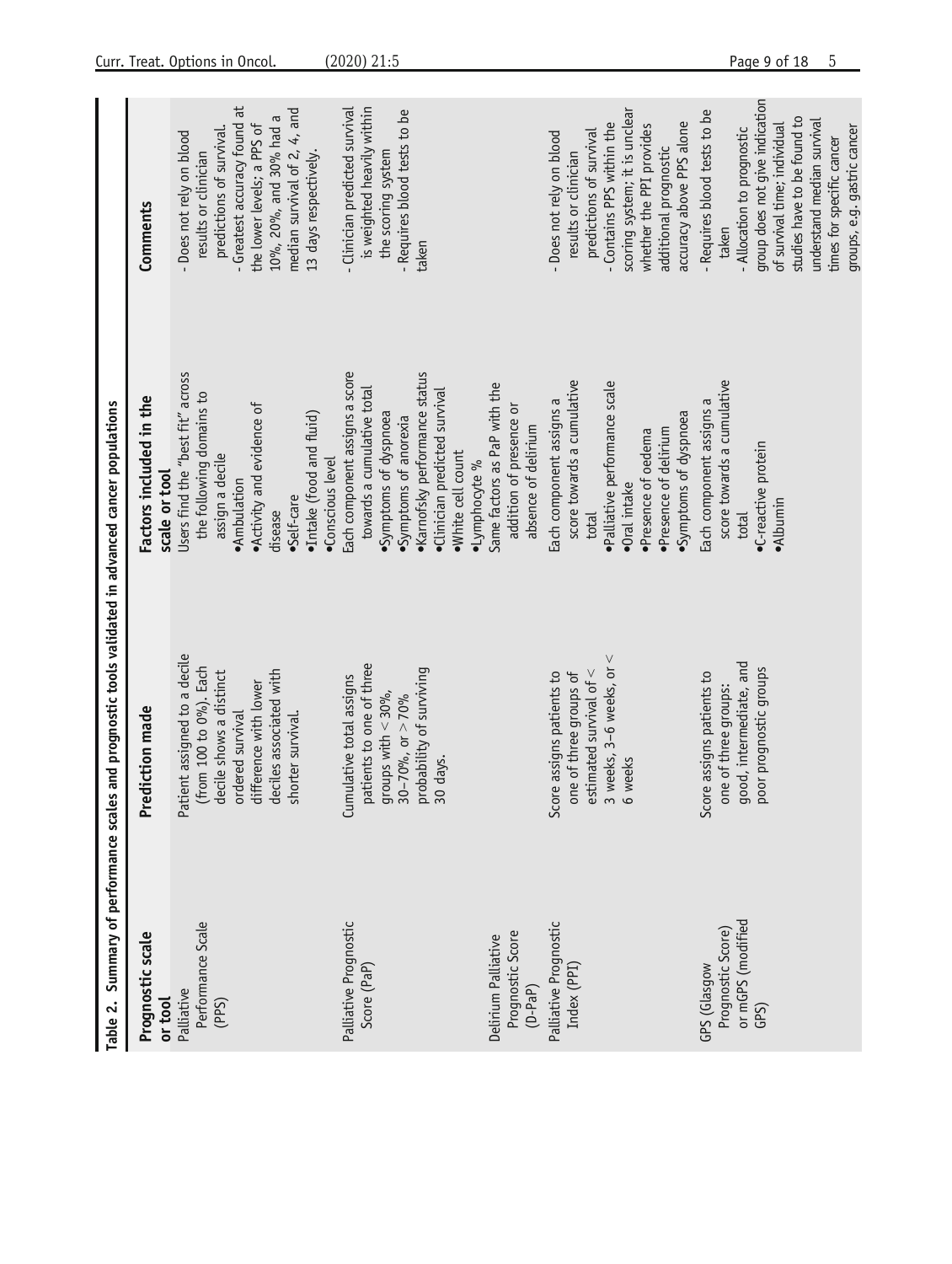| Table 2. (Continued)                                         |                                                                                                                  |                                                                                                                                                                    |                                                                                                                                                                                       |
|--------------------------------------------------------------|------------------------------------------------------------------------------------------------------------------|--------------------------------------------------------------------------------------------------------------------------------------------------------------------|---------------------------------------------------------------------------------------------------------------------------------------------------------------------------------------|
| Prognostic scale<br>or tool                                  | Prediction made                                                                                                  | Factors included in the<br>scale or tool                                                                                                                           | Comments                                                                                                                                                                              |
| B12/CRP Index (BCI)                                          | % probability of surviving<br>one of three groups with<br>Score assigns patients to<br>90 days                   | Serum vitamin B12 level<br>•Serum CRP level (mg/L)<br>Total score derived from<br>multiplying<br>$(pmo/L)$ and                                                     | The only confirmatory study<br>support for the BCI; they did<br>- Requires blood tests to be<br>conducted found partial<br>significant differences<br>not find statistically<br>taken |
| Prognosis in<br>Palliative care<br>study (PiPS - A)<br>score | $(15-55$ days), or months<br>Provides a probability of<br>(0-14 days), weeks<br>surviving days<br>$($ > 55 days) | regression equation using<br>·Presence or absence of key<br>the following variables<br>Prediction is based on a<br>·Diagnostic information<br>·Sites of metastases | between all prognostic groups<br>- Results can be calculated<br>using an online calculator<br>- Does not rely on blood<br>predictions of survival<br>results or clinician             |
| study (PiPS - B)<br>Prognosis in<br>Palliative care<br>score |                                                                                                                  | Similar factors as for PiPS-A but<br>with addition of blood<br>·ECOG functional status<br>•Cognitive status<br>symptoms<br>results                                 | - In one study was found to be<br>- Does not rely on clinician<br>better than a doctor's or a<br>nurse's survival prediction<br>predictions of survival.                              |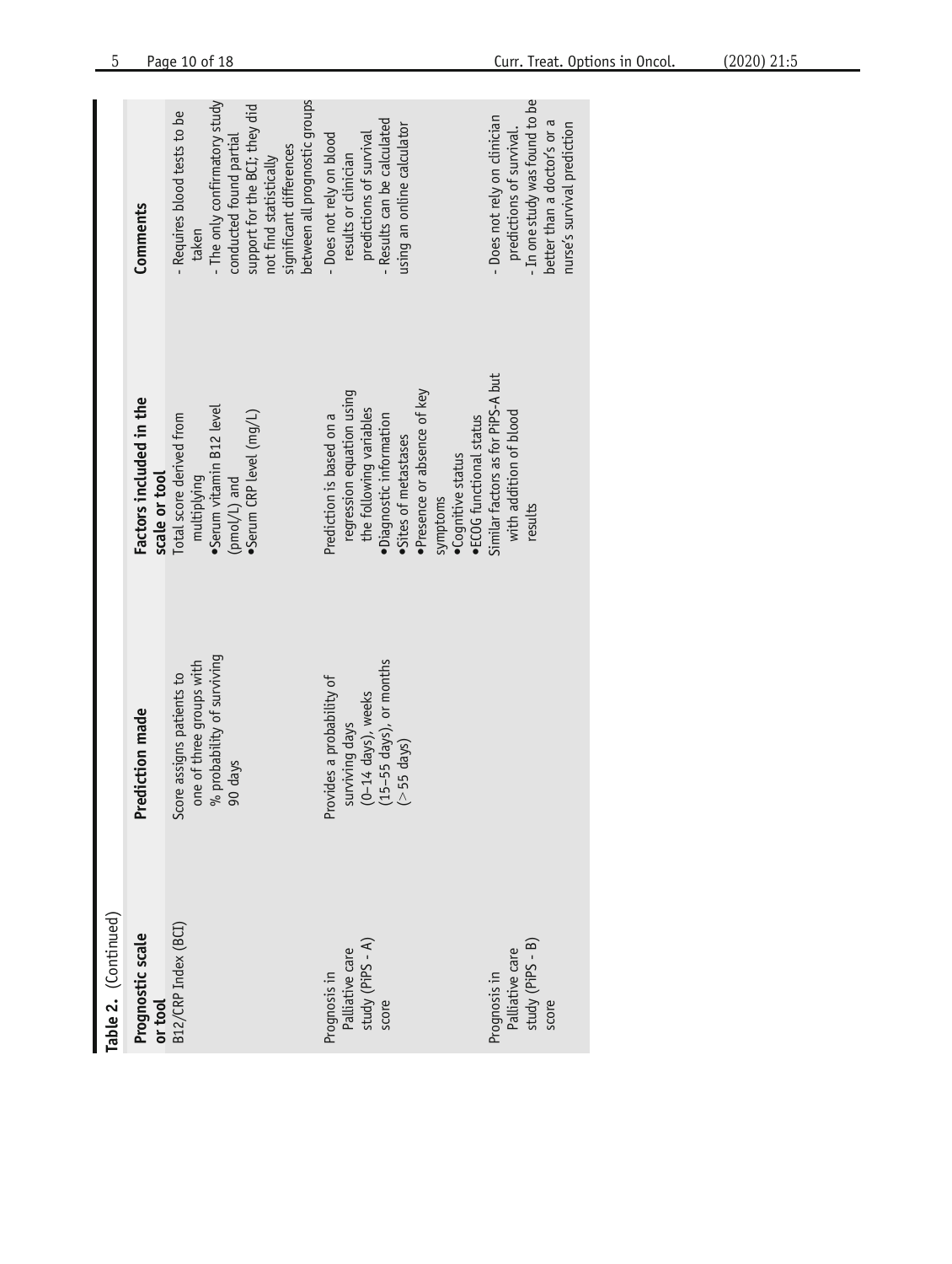mean that existing prognostic tools cannot yet be recommended as a replacement for clinicians' predictions. For the moment, they should perhaps best be considered as a means of triangulating, or cross-checking, clinicians' own clinical intuitions. They may also have a specific role when clinicians doubt their own judgement or when an "objective" estimate is required, for example for benchmarking of clinical services or determining inclusion and exclusion criteria for clinical trials.

### Communicating the prognostic estimate

#### Initiating prognostic discussions

Clinicians often find it difficult to talk about prognosis. Research has shown clinicians sometimes "collude" with patients in creating false optimism, or miss or avoid cues from patients to talk about prognosis, moving straight to talking about treatment options [[66,](#page-15-0) [67\]](#page-15-0). The desire to focus on the positives is understandable, particularly if it is not clear whether patients are ready to talk about their prognosis. Clinicians therefore need strategies for initiating prognostic conversations sensitively and to pick up on signs from patients that they may be ready to talk about these issues. A recent study recorded hospice outpatient consultations and showed that patients often displayed signs of wanting to discuss prognosis when given the opportunity to influence the consultation [\[68](#page-15-0)••, [69](#page-15-0)]. Patients frequently requested prognostic information by using statements (e.g. "I don't know when it's coming") rather than asking direct questions. These statements allowed doctors to proceed to checking patients' current understanding and their perspectives, and to re-confirm their readiness to hear a prognosis, before delivering it [\[68](#page-15-0)••].

### Content of prognostic discussions

When a patient's condition first becomes incurable, information about how their function may deteriorate can be as important as life expectancy estimates in allowing patients to pursue achievable goals and make practical plans for future decline [\[70](#page-15-0)]. This information could also help inform their decisions about treatment, as more aggressive care could reduce their ability to "live well" until they die [\[71](#page-15-0)]. Over time, patients' goals and prospects are likely to change and so a step-wise approach of continued conversations about prognosis is needed [[72](#page-16-0)]. When patients reach the end of cancer-directed therapies, clinicians can focus on the care that will continue to be provided rather than describing palliative and supportive care as "doing nothing" [[73,](#page-16-0) [74](#page-16-0)]. Prognostic discussions are an opportunity to reframe hope by being honest about the difficulties the patient is facing and emphasising symptom control, continuing relationships between clinicians and patients, and establishing achievable goals that optimise quality of life [\[75](#page-16-0)]. As the disease progresses, function becomes less relevant and time is more important to allow patients and relatives to make necessary arrangements, say goodbye, and provide the opportunity for relatives to be present when the patient dies [\[76](#page-16-0)]. Research has also shown that families often have a greater desire for prognostic information than patients when death is imminent [[77,](#page-16-0) [78](#page-16-0)]. It is therefore important to take the patient's lead on how much information to provide and be aware that separate conversations with families may be needed [\[79\]](#page-16-0).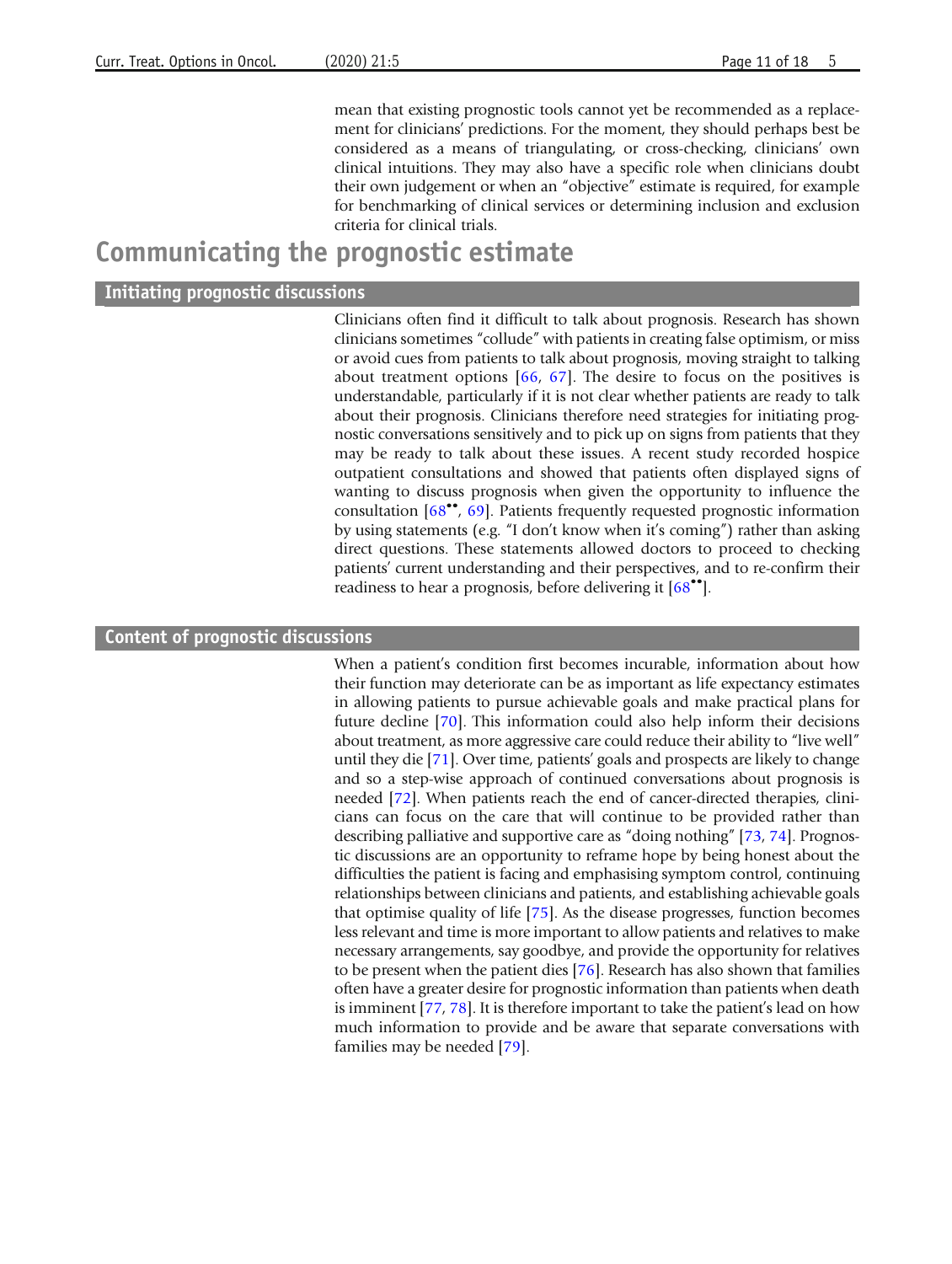Prognostic uncertainty and lack of confidence discussing this with patients are key reasons for clinicians to avoid prognostic conversations, and so learning how to communicate an uncertain prognosis is important [[80\]](#page-16-0). Current evidence-based guidelines emphasise the importance of stating prognostic uncertainty, but this is not the same as saying, "I do not know" or "it's impossible to judge"  $[81-83, 84$  $[81-83, 84$  $[81-83, 84$  $[81-83, 84$  $[81-83, 84$ <sup>\*\*</sup>]. There is no evidence to suggest whether providing estimates in temporal or probabilistic terms is the better approach when communicating prognosis. However, the use of numerical information in doctor-patient communication has been found to be contentious and the way in which it is received shifts depending on context and stage of illness [[85](#page-16-0)]. In this study, patients felt statistics were used by clinicians with inadequate communication skills to subvert the need to confront difficult emotions or discussions. In practice, clinicians commonly use broad categories (e.g. days to weeks) to discuss prognosis with advanced cancer patients [\[86](#page-16-0)]. This approach is a useful way to couch prognostic uncertainty, as it provides patients and families with a meaningful prognosis without giving a spuriously precise estimate [\[87](#page-16-0)].

### Building skills to improve prognostic discussions

Recent trials of communication training for oncologists have shown some promising results. Interventions have shown improvement in patient-centred and empathetic communication, earlier and more regular prognostic conversations, and reductions in anxiety, but have struggled to improve prognostic awareness and goal-concordant care [\[88,](#page-16-0) [89,](#page-16-0) [90](#page-16-0)• , [91](#page-16-0)]. Examination of real-life conversations may help identify which elements of communication are most able to influence the interaction. The "Real Talk" training programme provides learning points based on analysis of naturally occurring conversations and uses clips to provide real-life examples for trainees [[92](#page-17-0)]. A similar approach has been used in communication training in other settings with promising results [\[93,](#page-17-0) [94](#page-17-0)]. Oncologists and palliative care clinicians have more experience of discussing prognosis than most specialists, and so the approach of basing recommendations on real-life interactions, and building on clinicians' pre-existing skills, could be a useful learning strategy for other less-experienced clinicians. Any guidance or training for oncologists about how to communicate prognosis must also provide them with skills to respond appropriately to expressions of emotion. Derry and colleagues suggest various strategies to address emotional responses such as allowing silence, validating emotions, and signposting to psychological services where necessary [[95](#page-17-0)• ]. There are also a number of organisational factors that could contribute to better communication of prognosis. These include allowing sufficient time to discuss prognosis, allowing patients to ask questions [[96](#page-17-0)], better integration of oncology with palliative care [[97\]](#page-17-0), and support for clinicians through encouragement of reflective practice [\[98\]](#page-17-0).

# Conclusion and recommendations

The ability to formulate and communicate a prognosis has advantages for the patient, their families, and for clinical teams. Viewing prognostication as a clinical skill invites us to understand that this is something that can be practised and improved. Taking note of one's own prognostic predictions and following them up may help practitioners to practice reflectively and to hone their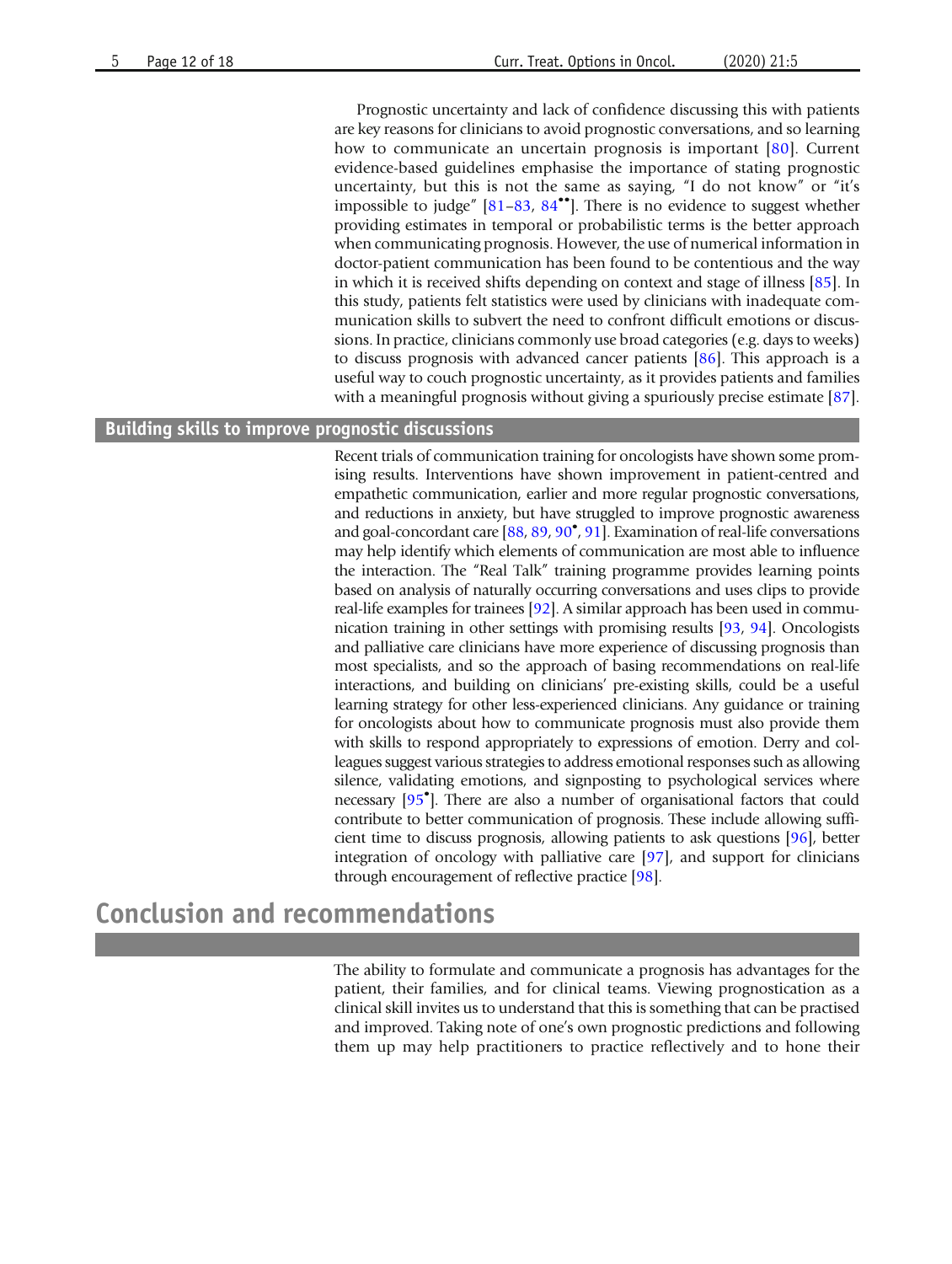<span id="page-12-0"></span>prognostic skills through feedback. When possible, a discussion with a multiprofessional team should be conducted as this may help refine the prognostic estimate. Practitioners should also consider using prognostic tools to support their decision-making, but should remain aware that the prognostic tools themselves are also frequently inaccurate and should currently only be used as an aid towards, rather than a replacement of, clinical decision-making.

Clinicians find talking about prognosis difficult, both in terms of how to initiate these conversations and how to conduct them. Offering opportunities to ask questions or encouraging patients to elaborate on their thoughts allows them to steer the consultation, if they wish, towards prognostic discussions. If patients make statements that hint that they are ready to start having prognostic discussions, these should be explored, not ignored. Uncertainty is a key element that needs to be conveyed during these conversations. On a practical level, this can often be achieved by describing prognosis in terms of general time frames (e.g. "hours", "days", "weeks", "months", or "years") rather than using precise estimates or complex statistical concepts such as probability or risk.

## Compliance with Ethical Standards

### Conflict of Interest

Christina Chu declares that she has no conflict of interest. Rebecca Anderson declares that she has no conflict of interest. Nicola White declares that she has no conflict of interest. Patrick Stone declares that he has no conflict of interest.

#### Human and Animal Rights and Informed Consent

This article does not contain any studies with human or animal subjects performed by any of the authors.

### Open Access

This article is licensed under a Creative Commons Attribution 4.0 International License, which permits use, sharing, adaptation, distribution and reproduction in any medium or format, as long as you give appropriate credit to the original author(s) and the source, provide a link to the Creative Commons licence, and indicate if changes were made. The images or other third party material in this article are included in the article's Creative Commons licence, unless indicated otherwise in a credit line to the material. If material is not included in the article's Creative Commons licence and your intended use is not permitted by statutory regulation or exceeds the permitted use, you will need to obtain permission directly from the copyright holder. To view a copy of this licence, visit http://creativecommons.org/licenses/by/4.0/.

## References and Recommended Reading

Papers of particular interest, published recently, have been highlighted as:

- Of importance
- •• Of major importance
- 1. Innes S, Payne S. Advanced cancer patients' prognostic information preferences: a review. Palliat Med. 2009;23(1):29–39. [https://doi.org/10.1177/](http://dx.doi.org/10.1177/0269216308098799) [0269216308098799](http://dx.doi.org/10.1177/0269216308098799).
	- 2. Rohde G, Söderhamn U, Vistad I. Reflections on communication of disease prognosis and life expectancy by patients with colorectal cancer undergoing palliative care: a qualitative study. BMJ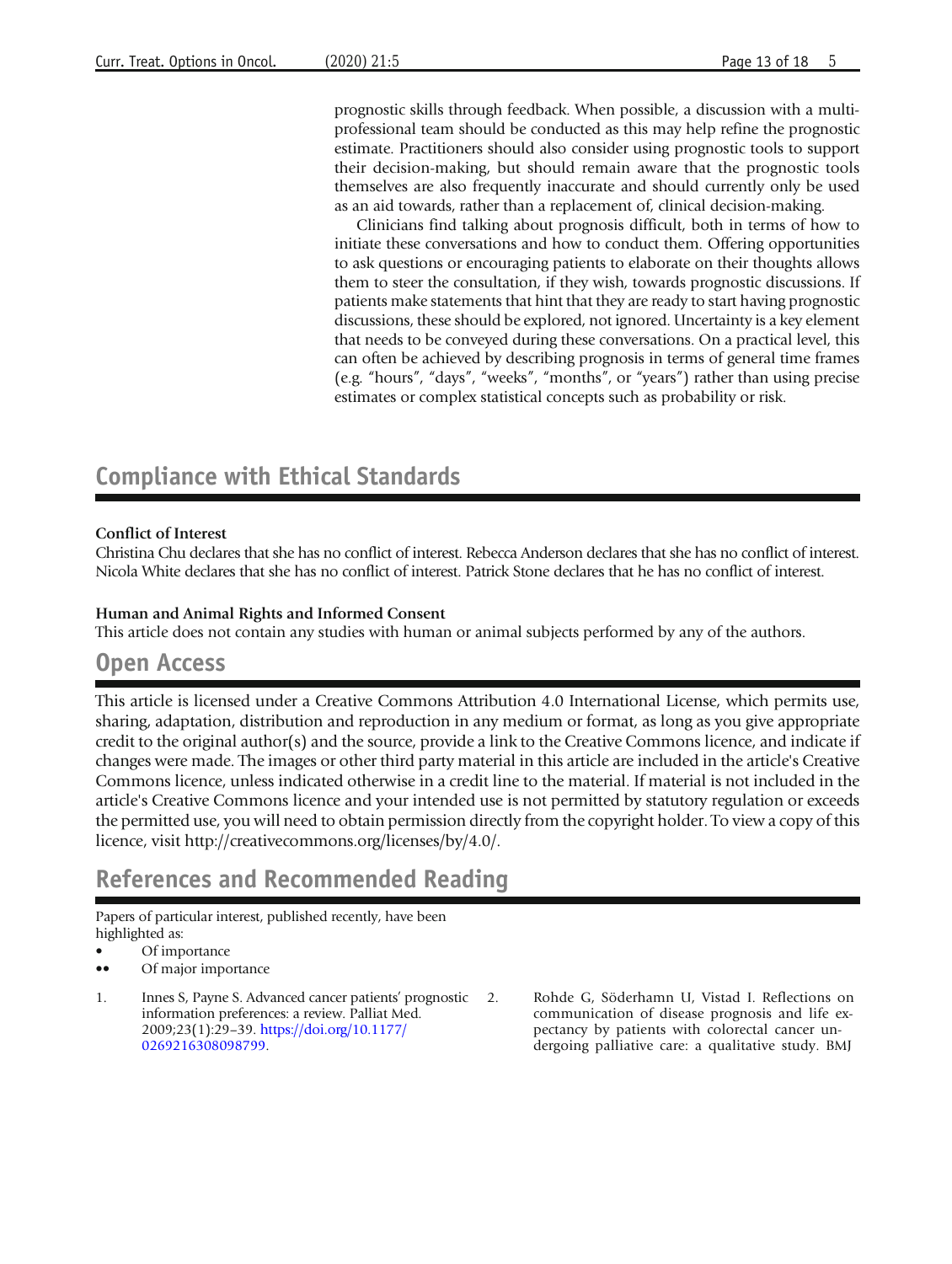Open. 2019;9:e023463. [https://doi.org/10.1136/](http://dx.doi.org/10.1136/bmjopen-2018-023463) [bmjopen-2018-023463.](http://dx.doi.org/10.1136/bmjopen-2018-023463)

- <span id="page-13-0"></span>3. Steinhauser KE, Christakis NA, Clipp EC, McNeilly M, McIntyre L, Tulsky JA. Factors considered important at the end of life by patients, family, physicians, and other care providers. JAMA. 2000;284(19):2476–82.
- 4. LeBlanc TW, Temel JS, Helft PR. "How Much Time Do I Have?": communicating prognosis in the era of exceptional responders. American Society of Clinical Oncology Educational Book. 2018;38:787–94. [https://](http://dx.doi.org/10.1200/EDBK_201211) [doi.org/10.1200/EDBK\\_201211.](http://dx.doi.org/10.1200/EDBK_201211)
- 5. Hancock K, Clayton JM, Parker SM, Wal der S, Butow PN, Carrick S, et al. Truth-telling in discussing prognosis in advanced life-limiting illnesses: a systematic review. Palliat Med. 2007;21(6):507–17. [https://doi.](http://dx.doi.org/10.1177/0269216307080823) [org/10.1177/0269216307080823](http://dx.doi.org/10.1177/0269216307080823).
- 6. Mack JW, Smith TJ. Reasons why physicians do not have discussions about poor prognosis, why it matters, and what can be improved. J Clin Oncol. 2012;30(22):2715–7. [https://doi.org/10.1200/JCO.](http://dx.doi.org/10.1200/JCO.2012.42.4564) [2012.42.4564](http://dx.doi.org/10.1200/JCO.2012.42.4564).
- 7. Christakis N. Death foretold: prophecy and prognosis in medical care. 1st ed. University of Chicago Press; 1999.
- 8. Glare PA, Sinclair CT. Palliative medicine review: prognostication. J Palliat Med. 2008;11(1):84–103. [https://doi.org/10.1089/jpm.2008.9992.](http://dx.doi.org/10.1089/jpm.2008.9992)
- 9. Croft P, Altman DG, Deeks JJ, Dunn KM, Hay AD, Hemingway H, et al. The science of clinical practice: disease diagnosis or patient prognosis? Evidence about "what is likely to happen" should shape clinical practice. BMC Med. 2015;13:20. [https://doi.org/10.1186/](http://dx.doi.org/10.1186/s12916-014-0265-4) [s12916-014-0265-4](http://dx.doi.org/10.1186/s12916-014-0265-4).
- 10. Cheon S, Agarwal A, Popovic M, Milakovic M, Lam M, Fu W, et al. The accuracy of clinicians' predictions of survival in advanced cancer: a review. Annals of Palliative Medicine. 2015;5(1):22-9-9. [https://doi.org/10.](http://dx.doi.org/10.3978/j.issn.2224-5820.2015.08.04) [3978/j.issn.2224-5820.2015.08.04](http://dx.doi.org/10.3978/j.issn.2224-5820.2015.08.04).
- 11. •• White N, Reid F, Harris A, Harries P, Stone PA. Systematic review of predictions of survival in palliative care: how accurate are clinicians and who are the experts? PLOS ONE. 2016;11(8):e0161407. [https://doi.](http://dx.doi.org/10.1371/journal.pone.0161407) [org/10.1371/journal.pone.0161407](http://dx.doi.org/10.1371/journal.pone.0161407)

Clear summary of current evidence on the accuracy of clinician prognostic predictions.

- 12. Glare P, Virik K, Jones M, Hudson M, Eychmuller S, Simes J, et al. A systematic review of physicians'survival predictions in terminally ill cancer patients. BMJ. 2003;327(7408):195–8. [https://doi.org/10.1136/bmj.](http://dx.doi.org/10.1136/bmj.327.7408.195) [327.7408.195.](http://dx.doi.org/10.1136/bmj.327.7408.195)
- 13. Maltoni M, Caraceni A, Brunelli C, Broeckaert B, Christakis N, Eychmueller S, et al. Prognostic factors in advanced cancer patients: evidence-based clinical recommendations–a study by the Steering Committee of the European Association for Palliative Care. J Clin Oncol. 2005;23(25):6240–8. [https://doi.org/10.1200/](http://dx.doi.org/10.1200/JCO.2005.06.866) [JCO.2005.06.866.](http://dx.doi.org/10.1200/JCO.2005.06.866)
- 14. •• Simmons CPL, McMillan DC, McWilliams K, Sande TA, Fearon KC, Tuck S, et al. Prognostic tools in patients with

advanced cancer: a systematic review. Journal of Pain and Symptom Management. 2017;53(5):962–70.e10. [https://](http://dx.doi.org/10.1016/j.jpainsymman.2016.12.330) [doi.org/10.1016/j.jpainsymman.2016.12.330](http://dx.doi.org/10.1016/j.jpainsymman.2016.12.330)

Useful overview and descriptions of validated prognostic tools available.

- 15. Lynn J. Living long in fragile health: the new demographics shape end of life care. Hastings Cent Rep. 2005;35(7):s14– s8. [https://doi.org/10.1353/hcr.2005.0096](http://dx.doi.org/10.1353/hcr.2005.0096).
- 16. Cohen LM, Ruthazer R, Moss AH, Germain MJ. Predicting six-month mortality for patients who are on maintenance hemodialysis. CJASN. 2010;5(1):72–9. [https://doi.org/10.2215/CJN.03860609](http://dx.doi.org/10.2215/CJN.03860609).
- 17. Hamano J, Morita T, Inoue S, Ikenaga M, Matsumoto Y, Sekine R, et al. Surprise questions for survival prediction in patients with advanced cancer: a multicenter prospective cohort study. Oncologist. 2015;20(7):839–44. [https://doi.org/10.1634/](http://dx.doi.org/10.1634/theoncologist.2015-0015) [theoncologist.2015-0015.](http://dx.doi.org/10.1634/theoncologist.2015-0015)
- 18. Weijers F, Veldhoven C, Verhagen C, Vissers K, Engels Y. Adding a second surprise question triggers general practitioners to increase the thoroughness of palliative care planning: results of a pilot RCT with case vignettes. BMC Palliat Care. 2018;17(1):64. [https://doi.org/10.](http://dx.doi.org/10.1186/s12904-018-0312-6) [1186/s12904-018-0312-6](http://dx.doi.org/10.1186/s12904-018-0312-6).
- 19. Royal College of General Practitioners. Matters of life and death: helping people to live well until they die. General practice guidance for implementing the RCGP/RCN end of life care patient charter; 2012.
- 20. Amano K, Maeda I, Shimoyama S, Shinjo T, Shirayama H, Yamada T, et al. The accuracy of physicians' clinical predictions of survival in patients with advanced cancer. Journal of Pain and Symptom Management. 2015;50(2):139–46.e1. [https://doi.org/10.1016/j.](http://dx.doi.org/10.1016/j.jpainsymman.2015.03.004) [jpainsymman.2015.03.004.](http://dx.doi.org/10.1016/j.jpainsymman.2015.03.004)
- 21. Urahama N, Sono J, Yoshinaga K. Comparison of the accuracy and characteristics of the prognostic prediction of survival of identical terminally ill cancer patients by oncologists and palliative care physicians. Jpn J Clin Oncol. 2018;48(7):695–8. [https://doi.org/10.](http://dx.doi.org/10.1093/jjco/hyy080) [1093/jjco/hyy080](http://dx.doi.org/10.1093/jjco/hyy080).
- 22. Razvi Y, Chan S, Zhang L, Tsao M, Barnes E, Danjoux C, et al. Are we better a decade later in the accuracy of survival prediction by palliative radiation oncologists? Annals of Palliative Medicine. 2018;8(2):150–88. [https://doi.org/10.21037/apm.2018.11.02](http://dx.doi.org/10.21037/apm.2018.11.02).
- 23. Gramling R, Gajary-Coots E, Cimino J, Fiscella K, Epstein R, Ladwig S, et al. Palliative care clinician overestimation of survival in advanced cancer: disparities and association with end-of-life care. J Pain Symptom Manag. 2019;57(2):233–40. [https://doi.org/10.1016/](http://dx.doi.org/10.1016/j.jpainsymman.2018.10.510) [j.jpainsymman.2018.10.510](http://dx.doi.org/10.1016/j.jpainsymman.2018.10.510).
- 24. Ermacora P, Mazzer M, Isola M, Pascoletti G, Gregoraci G, Basile D, et al. Prognostic evaluation in palliative care: final results from a prospective cohort study. Support Care Cancer. 2019;27(6):2095–102. [https://](http://dx.doi.org/10.1007/s00520-018-4463-z) [doi.org/10.1007/s00520-018-4463-z](http://dx.doi.org/10.1007/s00520-018-4463-z).
- 25. Vasista A, Stockler M, Martin A, Pavlakis N, Sjoquist K, Goldstein D et al. Accuracy and prognostic significance of oncologists' estimates and scenarios for survival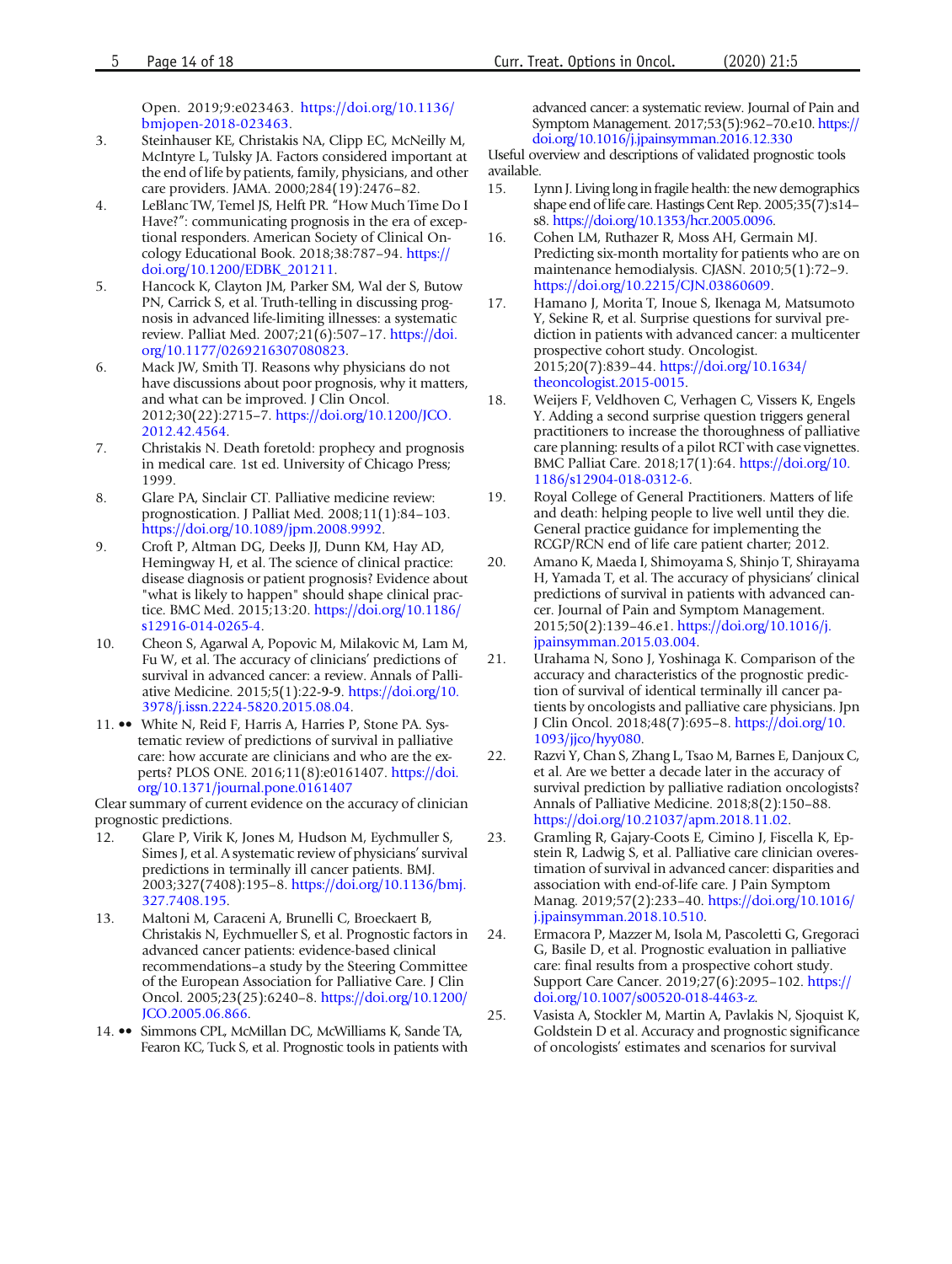<span id="page-14-0"></span>time in advanced gastric cancer. Oncologist. 2019. doi: [https://doi.org/10.1634/theoncologist.2018-0613](http://dx.doi.org/10.1634/theoncologist.2018-0613). [Epub ahead of print].

- 26. Simmons C, McMillan DC, Tuck S, Graham C, McKeown A, Bennett M, et al. How Long Have I Got?—a prospective cohort study comparing validated prognostic factors for use in patients with advanced cancer. Oncologist. 2019. [https://doi.org/10.1634/](http://dx.doi.org/10.1634/theoncologist.2018-0474) [theoncologist.2018-0474.](http://dx.doi.org/10.1634/theoncologist.2018-0474)
- 27. Farinholt P, Park M, Guo Y, Bruera E, Hui D. A comparison of the accuracy of clinician prediction of survival versus the palliative prognostic index. J Pain Symptom Manag. 2018;55(3):792–7. [https://doi.org/](http://dx.doi.org/10.1016/j.jpainsymman.2017.11.028) [10.1016/j.jpainsymman.2017.11.028.](http://dx.doi.org/10.1016/j.jpainsymman.2017.11.028)
- 28. Tavares T, Oliveira M, Gonçalves J, Trocado V, Perpétuo J, Azevedo A, et al. Predicting prognosis in patients with advanced cancer: a prospective study. Palliat Med. 2018;32(2):413–6. [https://doi.org/10.1177/](http://dx.doi.org/10.1177/0269216317705788) [0269216317705788](http://dx.doi.org/10.1177/0269216317705788).
- 29. Malhotra K, Fenton JJ, Duberstein PR, Epstein RM, Xing G, Tancredi DJ, et al. Prognostic accuracy of patients, caregivers, and oncologists in advanced cancer. Cancer. 2019. [https://doi.org/10.1002/cncr.32127.](http://dx.doi.org/10.1002/cncr.32127)
- 30. Perez-Cruz PE, dos Santos R, Silva TB, Crovador CS, Nascimento MSA, Hall S, et al. Longitudinal temporal and probabilistic prediction of survival in a cohort of patients with advanced cancer. J Pain Symptom Manag. 2014;48(5):875–82. [https://doi.org/10.1016/j.](http://dx.doi.org/10.1016/j.jpainsymman.2014.02.007) [jpainsymman.2014.02.007.](http://dx.doi.org/10.1016/j.jpainsymman.2014.02.007)
- 31. Brier GW. Verification of forecasts expressed in terms of probability. Mon Weather Rev. 1950;78:1. [https://doi.](http://dx.doi.org/10.1175/1520-0493(1950)078<0001:VOFEIT>2.0.CO;2) [org/10.1175/1520-0493\(1950\)078](http://dx.doi.org/10.1175/1520-0493(1950)078<0001:VOFEIT>2.0.CO;2)<[0001:VOFEIT](http://dx.doi.org/10.1175/1520-0493(1950)078<0001:VOFEIT>2.0.CO;2)>[2.](http://dx.doi.org/10.1175/1520-0493(1950)078<0001:VOFEIT>2.0.CO;2) [0.CO;2.](http://dx.doi.org/10.1175/1520-0493(1950)078<0001:VOFEIT>2.0.CO;2)
- 32. Kee F, Owen T, Leathem R. Offering a prognosis in lung cancer: when is a team of experts an expert team? J Epidemiol Community Health. 2007;61(4):308–13. [https://doi.org/10.1136/jech.2005.044917.](http://dx.doi.org/10.1136/jech.2005.044917)
- 33. White N, Harries P, Harris AJL, Vickerstaff V, Lodge P, McGowan C, et al. How do palliative care doctors recognise imminently dying patients? A judgement analysis. BMJ Open. 2018;8(11):e024996. [https://doi.org/10.](http://dx.doi.org/10.1136/bmjopen-2018-024996) [1136/bmjopen-2018-024996](http://dx.doi.org/10.1136/bmjopen-2018-024996)

The first study to use this method to probe clinicians' subconscious decision-making in recognising patients who are in the final days of life.

- 34. Gwilliam B, Keeley V, Todd C, Gittins M, Roberts C, Kelly L, et al. Development of prognosis in palliative care study (PiPS) predictor models to improve prognostication in advanced cancer: prospective cohort study. BMJ. 2011;343:d4920. [https://doi.org/10.1136/](http://dx.doi.org/10.1136/bmj.d4920) [bmj.d4920.](http://dx.doi.org/10.1136/bmj.d4920)
- 35. Gwilliam B, Keeley V, Todd C, Roberts C, Gittins M, Kelly L, et al. Prognosticating in patients with advanced cancer—observational study comparing the accuracy of clinicians' and patients' estimates of survival. Ann Oncol. 2013;24(2):482–8. [https://doi.org/10.1093/](http://dx.doi.org/10.1093/annonc/mds341) [annonc/mds341](http://dx.doi.org/10.1093/annonc/mds341).
- 36. Ericsson KA, Krampe RT, Tesch-Römer C. The role of deliberate practice in the acquisition of expert

performance. Psychol Rev. 1993;100:363–406. [https://](http://dx.doi.org/10.1037//0033-295X.100.3.363) [doi.org/10.1037//0033-295X.100.3.363.](http://dx.doi.org/10.1037//0033-295X.100.3.363)

- 37. Ericsson K. Acquisition and maintenance of medical expertise: a perspective from the expert-performance approach with deliberate practice. Acad Med. 2015;90(11):1471–86. [https://doi.org/10.1097/ACM.](http://dx.doi.org/10.1097/ACM.0000000000000939) [0000000000000939.](http://dx.doi.org/10.1097/ACM.0000000000000939)
- 38. White N, Kupeli N, Vickerstaff V, Stone P. How accurate is the 'Surprise Question' at identifying patients at the end of life? A systematic review and meta-analysis. BMC Med. 2017;15(1):139. [https://doi.org/10.1186/](http://dx.doi.org/10.1186/s12916-017-0907-4) [s12916-017-0907-4](http://dx.doi.org/10.1186/s12916-017-0907-4).
- 39. Downar J, Goldman R, Pinto R, Englesakis M, Adhikari NKJ. The "surprise question" for predicting death in seriously ill patients: a systematic review and metaanalysis. CMAJ. 2017;189(13):E484–E93. [https://doi.](http://dx.doi.org/10.1503/cmaj.160775) [org/10.1503/cmaj.160775.](http://dx.doi.org/10.1503/cmaj.160775)
- 40. Fromme EK, Smith MD, Bascom PB, Kenworthy-Heinige T, Lyons KS, Tolle SW. Incorporating routine survival prediction in a U.S. hospital-based palliative care service. J Palliat Med. 2010;13(12):1439–44. [https://doi.org/10.1089/jpm.2010.0152](http://dx.doi.org/10.1089/jpm.2010.0152).
- 41. Zibelman M, Xiang Q, Muchka S, Nickoloff S, Marks S. Assessing prognostic documentation and accuracy among palliative care clinicians. J Palliat Med. 2014;17(5):521–6. [https://doi.org/10.1089/jpm.](http://dx.doi.org/10.1089/jpm.2013.0454) [2013.0454.](http://dx.doi.org/10.1089/jpm.2013.0454)
- 42. Gripp S, Moeller S, Bölke E, Schmitt G, Matuschek C, Asgari S, et al. Survival prediction in terminally ill cancer patients by clinical estimates, laboratory tests, and self-rated anxiety and depression. J Clin Oncol. 2007;25(22):3313–20. [https://doi.org/10.1200/JCO.](http://dx.doi.org/10.1200/JCO.2006.10.5411) [2006.10.5411.](http://dx.doi.org/10.1200/JCO.2006.10.5411)
- 43. Mackillop WJ, Quirt CF. Measuring the accuracy of prognostic judgments in oncology. J Clin Epidemiol. 1997;50(1):21–9. [https://doi.org/10.1016/s0895-](http://dx.doi.org/10.1016/s0895-4356(96)00316-2) [4356\(96\)00316-2.](http://dx.doi.org/10.1016/s0895-4356(96)00316-2)
- 44. Oxenham D, Cornbleet MA. Accuracy of prediction of survival by different professional groups in a hospice. Palliat Med. 1998;12:117–8. [https://doi.org/10.1191/](http://dx.doi.org/10.1191/026921698672034203) [026921698672034203](http://dx.doi.org/10.1191/026921698672034203).
- 45. Domeisen Benedetti F, Ostgathe C, Clark J, Costantini M, Daud ML, Grossenbacher-Gschwend B, et al. International palliative care experts' view on phenomena indicating the last hours and days of life. Support Care Cancer. 2013;21(6):1509–17. [https://doi.org/10.](http://dx.doi.org/10.1007/s00520-012-1677-3) [1007/s00520-012-1677-3](http://dx.doi.org/10.1007/s00520-012-1677-3).
- 46. Taylor P, Dowding D, Johnson M. Clinical decision making in the recognition of dying: a qualitative interview study. BMC Palliat Care. 2017;16(1):11. [https://doi.org/10.1186/s12904-016-0179-3](http://dx.doi.org/10.1186/s12904-016-0179-3).
- 47. Stewart T. Judgment analysis: procedures advances in psychology 1988;54:41–74. doi:[https://doi.org/10.](http://dx.doi.org/10.1016/S0166-4115(08)62170-6) [1016/S0166-4115\(08\)62170-6.](http://dx.doi.org/10.1016/S0166-4115(08)62170-6)
- 48. White N, Oostendorp LJM, Tomlinson C, Yardley S, Ricciardi F, Gökalp H, Minton O, Boland JW, Clark B, Harries P and Stone P. Online training improves medical students' ability to recognise when a person is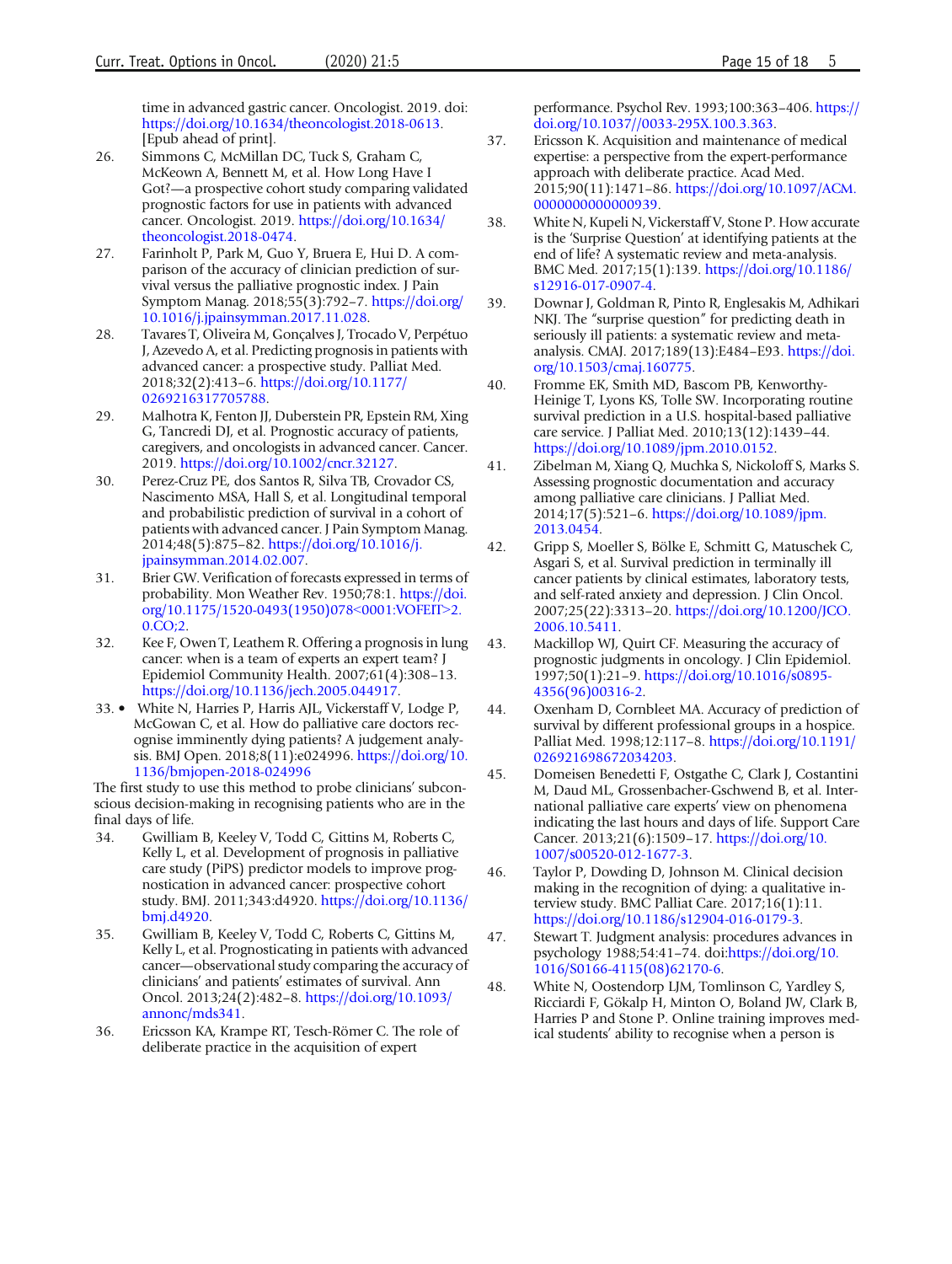dying: the ORaClES randomised controlled trial. Palliat Med in press.

- <span id="page-15-0"></span>49. Eychmüller S, Benedetti FD, Latten R, Tal K, Walker J, Costantini M. 'Diagnosing dying' in cancer patients - a systematic literature review. Eur J Palliat Care. 2013;20(6):292–6.
- 50. Bruera S, Chisholm G, Dos Santos R, Crovador C, Bruera E, Hui D. Variations in vital signs in the last days of life in patients with advanced cancer. J Pain Symptom Manag. 2014;48(4):510–7. [https://doi.org/10.](http://dx.doi.org/10.1016/j.jpainsymman.2013.10.019) [1016/j.jpainsymman.2013.10.019.](http://dx.doi.org/10.1016/j.jpainsymman.2013.10.019)
- 51. Hui D, dos Santos R, Chisholm G, Bansal S, Silva TB, Kilgore K, et al. Clinical signs of impending death in cancer patients. Oncologist. 2014;19(6):681–7. [https://doi.org/10.1634/theoncologist.2013-0457](http://dx.doi.org/10.1634/theoncologist.2013-0457).
- 52. Hui D, Dos Santos R, Chisholm G, Bansal S, Souza Crovador C, Bruera E. Bedside clinical signs associated with impending death in patients with advanced cancer: preliminary findings of a prospective, longitudinal cohort study. Cancer. 2015;121(6):960–7. [https://doi.](http://dx.doi.org/10.1002/cncr.29048) [org/10.1002/cncr.29048](http://dx.doi.org/10.1002/cncr.29048).
- 53. Hui D, Hess K, Santos R, Chisholm G, Bruera E. A diagnostic model for impending death in cancer patients: preliminary report. Cancer. 2015;121(21):3914–21. [https://doi.org/10.1002/cncr.](http://dx.doi.org/10.1002/cncr.29602) [29602](http://dx.doi.org/10.1002/cncr.29602).
- 54. Karnofsky D, Burchenal J. The clinical evaluation of chemotherapeutic agents in cancer. In: MacLeod C, editor. Evaluation of chemotherapeutic agents. New York: Columbia University Press. p. 191–205.
- 55. Abernethy AP, Shelby-James T, Fazekas BS, Woods D, Currow DC. The Australia-modified Karnofsky Performance Status (AKPS) scale: a revised scale for contemporary palliative care clinical practice. BMC Palliat Care. 2005;4(1):7. [https://doi.org/10.1186/1472-](http://dx.doi.org/10.1186/1472-684X-4-7) [684X-4-7.](http://dx.doi.org/10.1186/1472-684X-4-7)
- 56. Anderson F, Downing GM, Hill J, Casorso L, Lerch N. Palliative performance scale (PPS): a new tool. J Palliat Care. 1996;12(1):5–11.
- 57. Oken MM, Creech RH, Tormey DC, Horton J, Davis TE, McFadden ET, et al. Toxicity and response criteria of the Eastern Cooperative Oncology Group. Am J Clin Oncol. 1982;5:649–55. [https://doi.org/10.1097/](http://dx.doi.org/10.1097/00000421-198212000-00014) [00000421-198212000-00014.](http://dx.doi.org/10.1097/00000421-198212000-00014)
- 58. Downing M, Lau F, Lesperance M, Karlson N, Shaw J, Kuziemsky C, et al. Meta-analysis of survival prediction with Palliative Performance Scale. J Palliat Care 2007;23:245–252; discussion 252-254. doi[:https://](http://dx.doi.org/10.1177/082585970702300402) [doi.org/10.1177/082585970702300402.](http://dx.doi.org/10.1177/082585970702300402)
- 59. Suh S-Y, LeBlanc TW, Shelby RA, Samsa GP, Abernethy AP. Longitudinal patient-reported performance status assessment in the cancer clinic is feasible and prognostic. JOP. 2011;7:374–81. [https://doi.org/10.1200/](http://dx.doi.org/10.1200/JOP.2011.000434) [JOP.2011.000434.](http://dx.doi.org/10.1200/JOP.2011.000434)
- 60. Albain KS, Crowley JJ, LeBlanc M, Livingston RB. Survival determinants in extensive-stage non-small-cell lung cancer: the Southwest Oncology Group experience. J Clin Oncol. 1991;9:1618–26. [https://doi.org/](http://dx.doi.org/10.1200/JCO.1991.9.9.1618) [10.1200/JCO.1991.9.9.1618](http://dx.doi.org/10.1200/JCO.1991.9.9.1618).
- 61. Pirovano M, Maltoni M, Nanni O, Marinari M, Indelli M, Zaninetta G, et al. A new palliative prognostic score: a first step for the staging of terminally ill cancer patients. Italian Multicenter and Study Group on Palliative Care. J Pain Symptom Manag. 1999;17(4):231–9. [https://doi.org/10.](http://dx.doi.org/10.1016/s0885-3924(98)00145-6) [1016/s0885-3924\(98\)00145-6](http://dx.doi.org/10.1016/s0885-3924(98)00145-6).
- 62. Scarpi E, Maltoni M, Miceli R, Mariani L, Caraceni A, Amadori D, et al. Survival prediction for terminally ill cancer patients: revision of the palliative prognostic score with incorporation of delirium. Oncologist. 2011;16(12):1793–9. [https://doi.org/10.1634/](http://dx.doi.org/10.1634/theoncologist.2011-0130) [theoncologist.2011-0130.](http://dx.doi.org/10.1634/theoncologist.2011-0130)
- 63. Morita T, Tsunoda J, Inoue S, Chihara S. The palliative prognostic index: a scoring system for survival prediction of terminally ill cancer patients. Support Care Cancer. 1999;7(3):128–33.
- 64. Forrest LM, McMillan DC, McArdle CS, Angerson WJ, Dunlop DJ. Evaluation of cumulative prognostic scores based on the systemic inflammatory response in patients with inoperable non-small-cell lung cancer. Br J Cancer. 2003;89(6):1028–30. [https://doi.org/10.](http://dx.doi.org/10.1038/sj.bjc.6601242) [1038/sj.bjc.6601242](http://dx.doi.org/10.1038/sj.bjc.6601242).
- 65. Geissbühler P, Mermillod B, Rapin CH. Elevated serum vitamin B12 levels associated with CRP as a predictive factor of mortality in palliative care cancer patients: a prospective study over five years. J Pain Symptom Manag. 2000;20(2):93–103. [https://doi.org/10.1016/](http://dx.doi.org/10.1016/s0885-3924(00)00169-x) [s0885-3924\(00\)00169-x.](http://dx.doi.org/10.1016/s0885-3924(00)00169-x)
- 66. Singh S, Cortez D, Maynard D, Cleary JF, DuBenske L, Campbell TC. Characterizing the nature of scan results discussions: insights into why patients misunderstand their prognosis. J Oncol Pract. 2017;13(3):e231–e9. [https://doi.org/10.1200/JOP.2016.014621.](http://dx.doi.org/10.1200/JOP.2016.014621)
- 67. The AM, Hak T, Koëter G, van der Wal G. Collusion in doctor-patient communication about imminent death: an ethnographic study. West J Med. 2001;174(4):247– 53. [https://doi.org/10.1136/ewjm.174.4.247](http://dx.doi.org/10.1136/ewjm.174.4.247).
- 68. •• Pino M, Parry R. How and when do patients request life-expectancy estimates? Evidence from hospice medical consultations and insights for practice. Patient Educ Couns. 2019;102(2):223–37. [https://doi.org/10.](http://dx.doi.org/10.1016/j.pec.2018.03.026) [1016/j.pec.2018.03.026](http://dx.doi.org/10.1016/j.pec.2018.03.026)

Demonstrates how doctors successfully identify and navigate patient prompts to talk about prognosis.

- 69. Pino M, Parry R, Land V, Faull C, Feathers L, Seymour J. Engaging terminally ill patients in end of life talk: how experienced palliative medicine doctors navigate the dilemma of promoting discussions about dying. PLoS One. 2016;11(5):e0156174. [https://doi.org/10.1371/](http://dx.doi.org/10.1371/journal.pone.0156174) [journal.pone.0156174.](http://dx.doi.org/10.1371/journal.pone.0156174)
- 70. Paladino J, Lakin JR, Sanders JJ. Communication strategies for sharing prognostic information with patients: beyond survival statistics. JAMA. 2019. [https://doi.org/](http://dx.doi.org/10.1001/jama.2019.11533) [10.1001/jama.2019.11533.](http://dx.doi.org/10.1001/jama.2019.11533)
- 71. Wright AA, Zhang B, Ray A, Mack JW, Trice E, Balboni T, et al. Associations between end-of-life discussions, patient mental health, medical care near death, and caregiver bereavement adjustment. JAMA.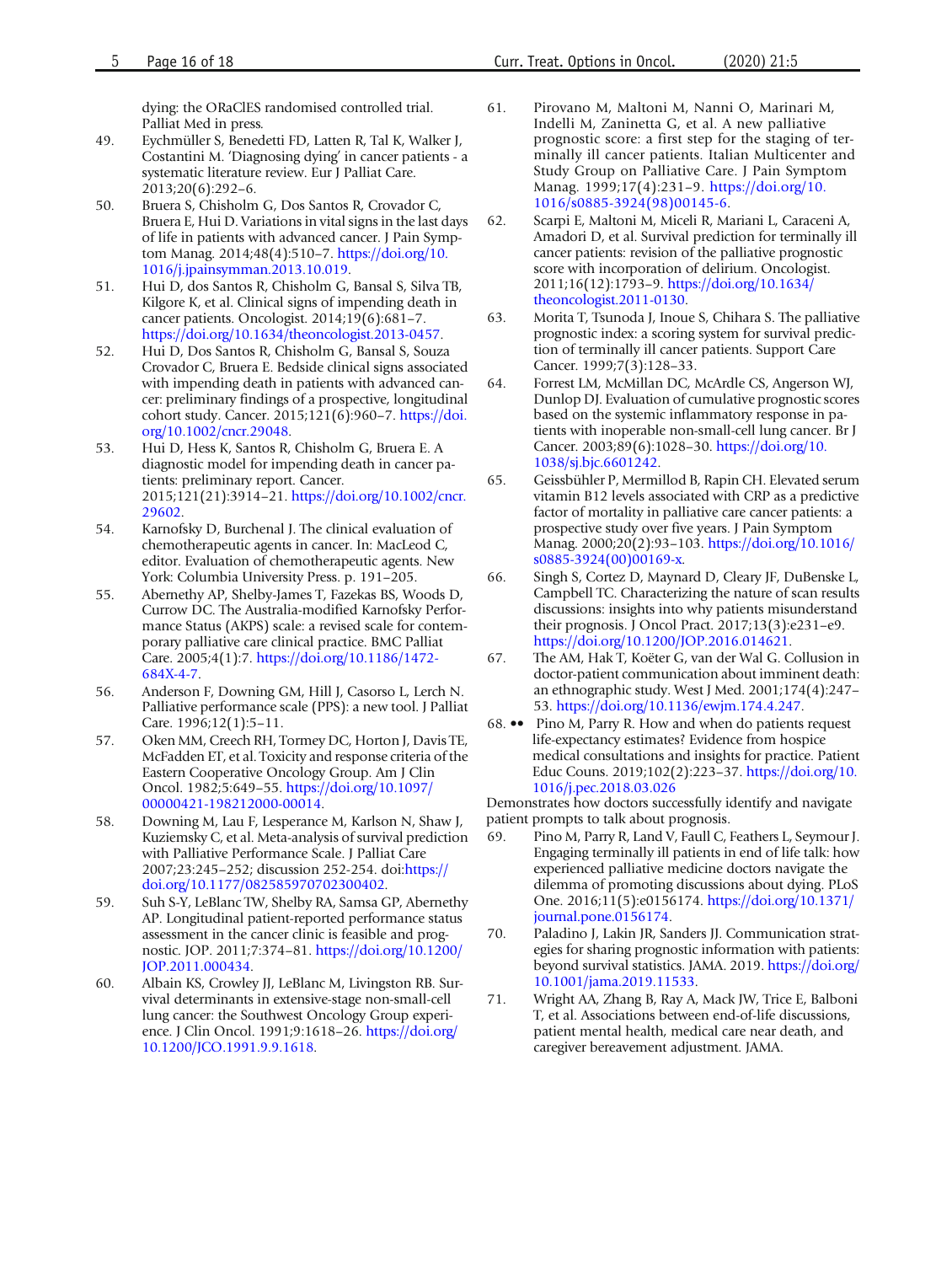2008;300(14):1665–73. [https://doi.org/10.1001/](http://dx.doi.org/10.1001/jama.300.14.1665) [jama.300.14.1665](http://dx.doi.org/10.1001/jama.300.14.1665).

- <span id="page-16-0"></span>72. Jackson VA, Jacobsen J, Greer JA, Pirl WF, Temel JS, Back AL. The cultivation of prognostic awareness through the provision of early palliative care in the ambulatory setting: a communication guide. J Palliat Med. 2013;16(8):894–900. [https://doi.org/10.1089/](http://dx.doi.org/10.1089/jpm.2012.0547) [jpm.2012.0547](http://dx.doi.org/10.1089/jpm.2012.0547).
- 73. Zimmermann C, Swami N, Krzyzanowska M, Leighl N, Rydall A, Rodin G, et al. Perceptions of palliative care among patients with advanced cancer and their caregivers. CMAJ. 2016;188(10):E217–E27. [https://doi.](http://dx.doi.org/10.1503/cmaj.151171) [org/10.1503/cmaj.151171.](http://dx.doi.org/10.1503/cmaj.151171)
- 74. Koedoot CG, Oort FJ, de Haan RJ, Bakker PJM, de Graeff A, de Haes JCJM. The content and amount of information given by medical oncologists when telling patients with advanced cancer what their treatment options are: palliative chemotherapy and watchfulwaiting. Eur J Cancer. 2004;40(2):225–35. [https://doi.](http://dx.doi.org/10.1016/j.ejca.2003.10.008) [org/10.1016/j.ejca.2003.10.008](http://dx.doi.org/10.1016/j.ejca.2003.10.008).
- 75. Clayton JM, Hancock K, Parker S, Butow PN, Walder S, Carrick S, et al. Sustaining hope when communicating with terminally ill patients and their families: a systematic review. Psychooncology. 2008;17(7):641–59. [https://doi.org/10.1002/pon.1288.](http://dx.doi.org/10.1002/pon.1288)
- 76. Witkamp FE, van Zuylen L, Vergouwe Y, Rijt, CCD, van der Heide A. Concordance between experiences of bereaved relatives, physicians, and nurses with hospital end-of-life care: everyone has their "Own Truth". International Journal of Palliative Care. 2015 (Article ID 623890).
- 77. Parker SM, Clayton JM, Hancock K, Walder S, Butow PN, Carrick S, et al. A systematic review of prognostic/ end-of-life communication with adults in the advanced stages of a life-limiting illness: patient/caregiver preferences for the content, style, and timing of information. J Pain Symptom Manag. 2007;34(1):81–93. [https://doi.org/10.1016/j.jpainsymman.2006.09.035](http://dx.doi.org/10.1016/j.jpainsymman.2006.09.035).
- 78. Kirk P, Kirk I, Kristjanson LJ. What do patients receiving palliative care for cancer and their families want to be told? A Canadian and Australian qualitative study. BMJ. 2004;328(7452):1343. [https://doi.org/10.1136/](http://dx.doi.org/10.1136/bmj.38103.423576.55) [bmj.38103.423576.55.](http://dx.doi.org/10.1136/bmj.38103.423576.55)
- 79. Washington KT, Craig KW, Parker Oliver D, Ruggeri JS, Brunk SR, Goldstein AK, et al. Family caregivers' perspectives on communication with cancer care providers. J Psychosoc Oncol. 2019:1–14. [https://doi.org/](http://dx.doi.org/10.1080/07347332.2019.1624674) [10.1080/07347332.2019.1624674.](http://dx.doi.org/10.1080/07347332.2019.1624674)
- 80. Travers A, Taylor V. What are the barriers to initiating end-of-life conversations with patients in the last year of life? Int J Palliat Nurs. 2016;22(9):454–62. [https://](http://dx.doi.org/10.12968/ijpn.2016.22.9.454) [doi.org/10.12968/ijpn.2016.22.9.454](http://dx.doi.org/10.12968/ijpn.2016.22.9.454).
- 81. Bernacki RE, Block SD, American College of Physicians High Value Care Task F. Communication about serious illness care goals: a review and synthesis of best practices. JAMA Intern Med. 2014;174(12):1994–2003. [https://doi.org/10.1001/jamainternmed.2014.5271.](http://dx.doi.org/10.1001/jamainternmed.2014.5271)
- 82. Clayton JM, Hancock KM, Butow PN, Tattersall MHN, Currow DC, Australian and New Zealand Expert

Advisory Group, et al. Clinical practice guidelines for communicating prognosis and end-of-life issues with adults in the advanced stages of a life-limiting illness, and their caregivers. Med J Aust. 2007;186(12 Suppl):S77,-S9–83–108.

- 83. National Institute of Health and Care Excellence. Care of dying adults in the last days of life [NG31]. NICE; 2015.
- 84. •• Royal College of Physicians. Talking about dying: how to begin honest conversations about what lies ahead: Royal College of Physicians; 2018.

Evidence-based report providing clinicians clear information about barriers, common myths, recommendations, and further resources to help discussions with patients about their end-oflife care.

- 85. Thorne S, Hislop TG, Kuo M, Armstrong E-A. Hope and probability: patient perspectives of the meaning of numerical information in cancer communication. Qual Health Res. 2006;16(3):318–36. [https://doi.org/](http://dx.doi.org/10.1177/1049732305285341) [10.1177/1049732305285341.](http://dx.doi.org/10.1177/1049732305285341)
- 86. Henselmans I, Smets EMA, Han PKJ, de Haes HCJC, Laarhoven HWM. How long do I have? Observational study on communication about life expectancy with advanced cancer patients. Patient Educ Couns. 2017;100(10):1820–7. [https://doi.org/10.1016/j.pec.](http://dx.doi.org/10.1016/j.pec.2017.05.012) [2017.05.012.](http://dx.doi.org/10.1016/j.pec.2017.05.012)
- 87. Anderson R, Stone P, Low J, Bloch S. P01–098 Discussing prognosis and managing uncertainty in end-of-life conversations with family members: a conversation analytic study. European Association for Palliative Care; 2019. Berlin, Germany: Palliative Medicine.
- 88. Bernacki R, Paladino J, Neville BA, Hutchings M, Kavanagh J, Geerse OP, et al. Effect of the serious illness care program in outpatient oncology: a cluster randomized clinical trial. JAMA Intern Med. 2019;179(6):751–9. [https://doi.org/10.1001/](http://dx.doi.org/10.1001/jamainternmed.2019.0077) [jamainternmed.2019.0077.](http://dx.doi.org/10.1001/jamainternmed.2019.0077)
- 89. Epstein RM, Duberstein PR, Fenton JJ, Fiscella K, Hoerger M, Tancredi DJ, et al. Effect of a patientcentered communication intervention on oncologistpatient communication, quality of life, and health care utilization in advanced cancer: the VOICE randomized clinical trial. JAMA Oncol. 2017;3(1):92–100. [https://](http://dx.doi.org/10.1001/jamaoncol.2016.4373) [doi.org/10.1001/jamaoncol.2016.4373](http://dx.doi.org/10.1001/jamaoncol.2016.4373).
- 90. Paladino J, Bernacki R, Neville BA, Kavanagh J, Miranda SP, Palmor M et al. Evaluating an intervention to improve communication between oncology clinicians and patients with life-limiting cancer: a cluster randomized clinical trial of the serious illness care program. JAMA Oncol 2019;5(6):801–809. doi[:https://doi.org/10.](http://dx.doi.org/10.1001/jamaoncol.2019.0292) [1001/jamaoncol.2019.0292](http://dx.doi.org/10.1001/jamaoncol.2019.0292).

Demonstrates the benefits of introducing a communication intervention across a whole institution using a robust study design.

91. Moore PM, Rivera S, Bravo-Soto GA, Olivares C, Lawrie TA. Communication skills training for healthcare professionals working with people who have cancer. Cochrane Database Syst Rev. 2018;7:CD003751. [https://doi.org/10.1002/14651858.CD003751.pub4.](http://dx.doi.org/10.1002/14651858.CD003751.pub4)